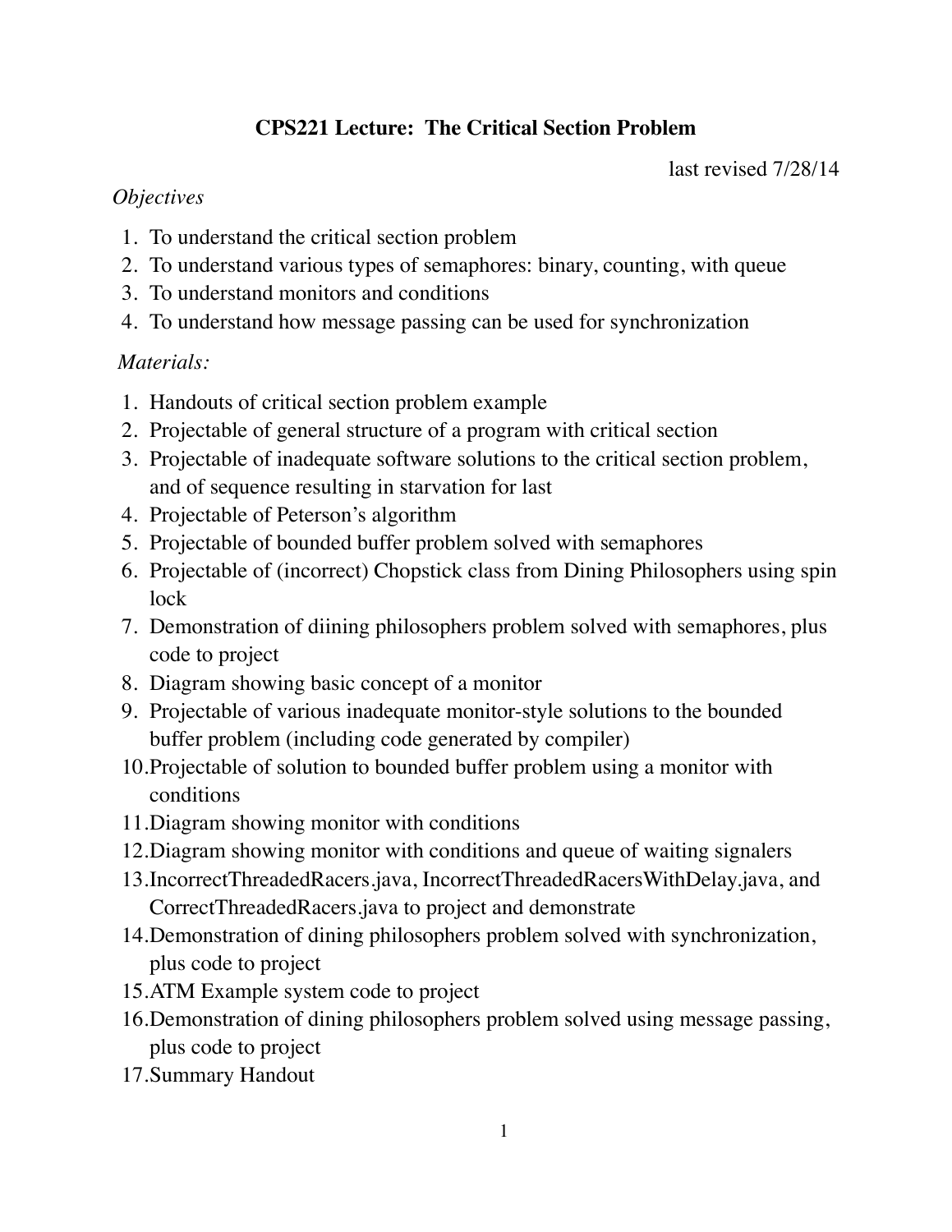## I. **Introduction**

- A. We have been discussing the fundamental abstraction of operating systems: the notion of a PROCESS.
	- 1. The chief task of an operating system is to manage a set of processes.
	- 2. Most of the time, we think of the various processes on a system as being independent - i.e. each represents a separate and distinct task. In this case, the primary jobs of the operating system are to prevent the various processes from interfering with one another, and to ensure a fair allocation of the resources.
	- 3. But, as we have already seen, it is often the case that separate processes are used to work cooperatively on a common task either at a single location or distributed across a network Moreover, a single process may contain several threads working together on the overall task of the process. (For simplicity, we will speak of "process" throughout - with the understanding that these could be lightweight processes = threads)
- B. However, concurrency gives rise to important, but challenging problems. To illustrate one of these, we will use an exercise.
	- 1. Write three accounts and balances on the board

Account

| 1234 | \$1000 |
|------|--------|
| 5678 | \$2000 |
| 9999 | \$3000 |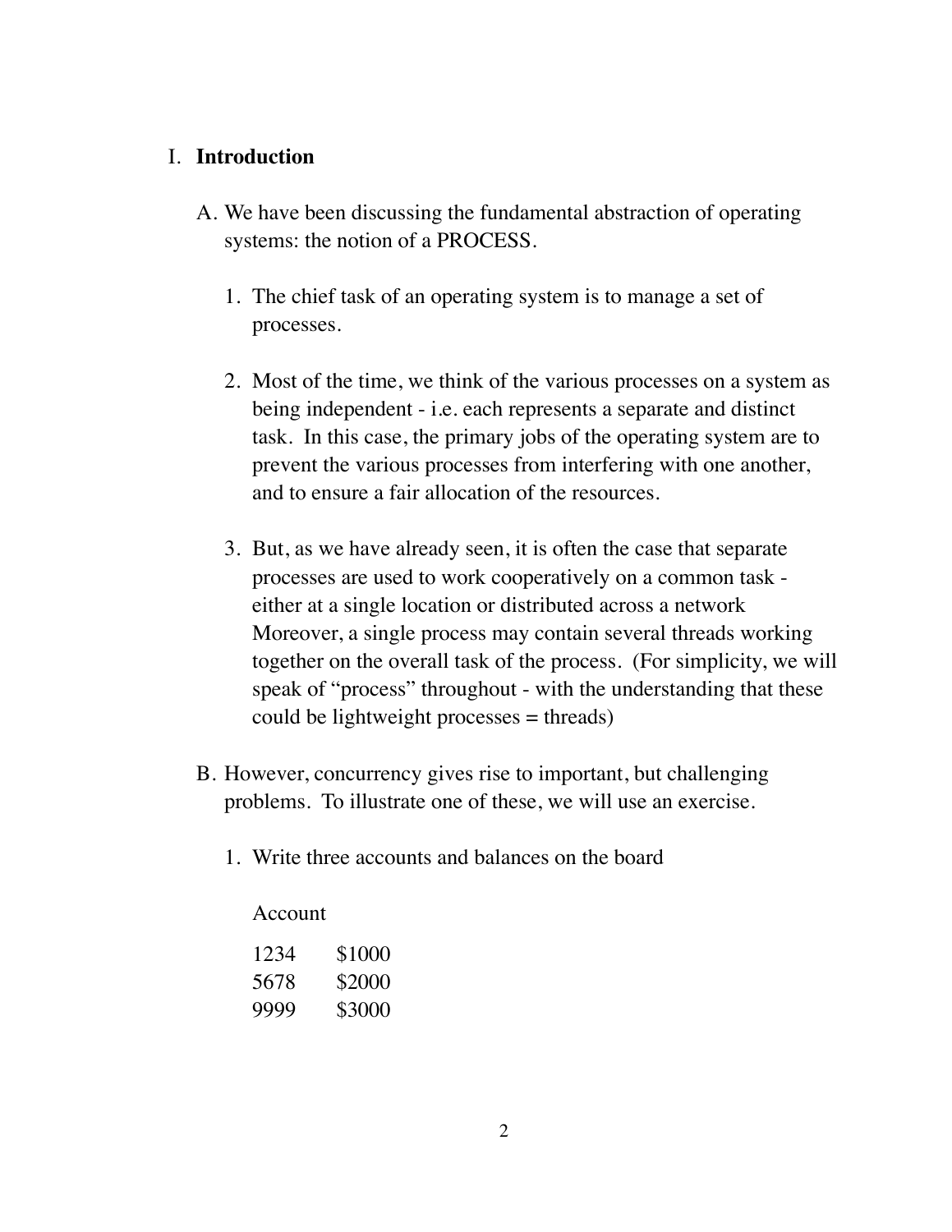- 2. Give out handouts for critical section demo. Half the class should get version A, half B.
- 3. Do part A. Are the results correct?

ASK

4. Now do part B. Are the results correct?

ASK

Why is the result wrong this time when it was right last time?

ASK

C. The problem we have just illustrated is called the critical section problem. A critical section is a region of code in which a process uses a variable (which may be an object or some other data structure) that is shared with another process (e.g. the "code" that read, modified, and wrote an account balance in the example you did.)

Problems can arise if two processes are in critical sections accessing the same variable at the same time. (This is why the first demonstration worked correctly - the two "processes" accessed two different accounts, but the second did not because both "processes" accessed the same account)

- 1. It is obvious how this problem can arise in certain cases:
	- a) Cooperating processes that share memory. (Note that threads are always of this sort).
	- b) Operating systems for multiprocessors or multicore computers.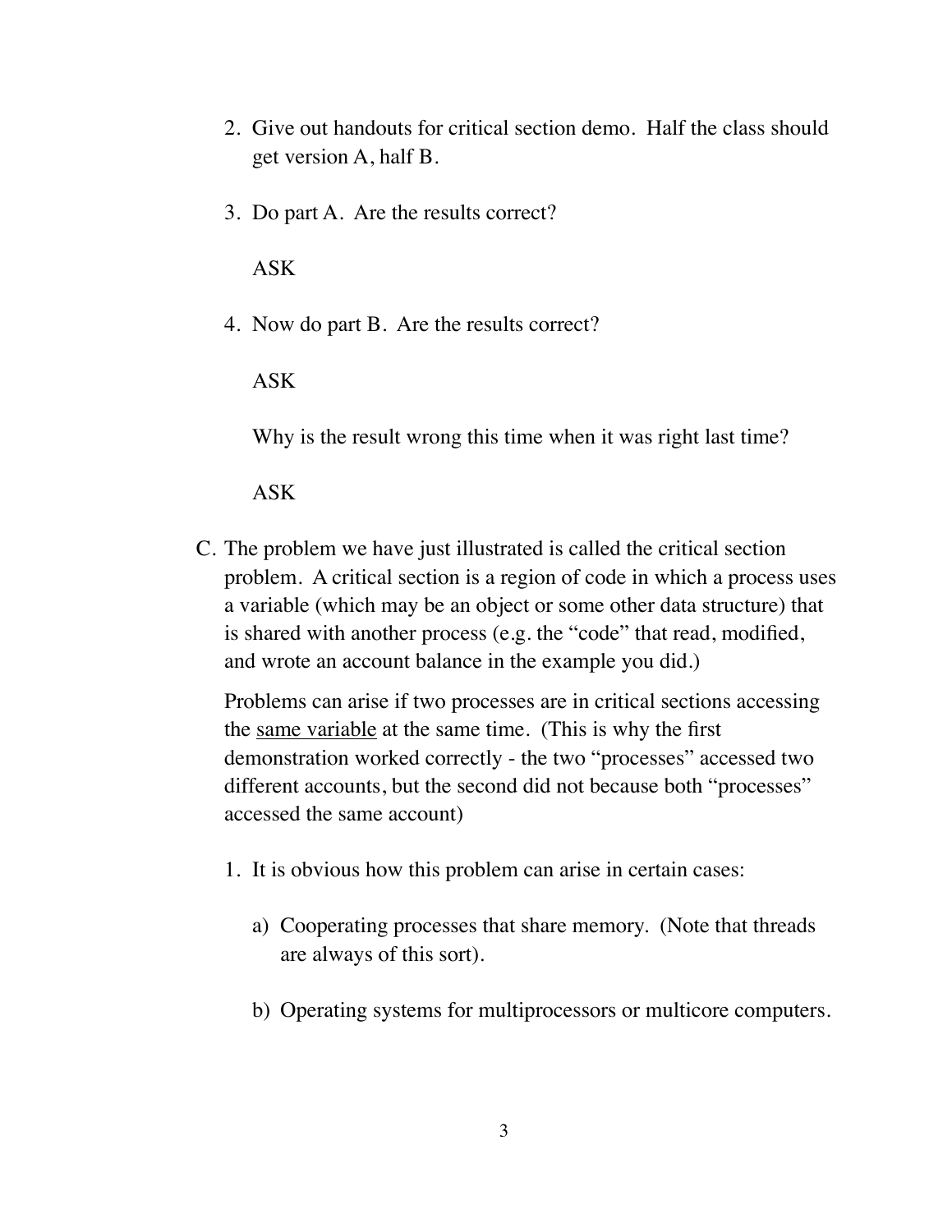- 2. But even on a uniprocessor that uses message passing exclusively for interprocess communication, the critical section problem can still arise with regard to the operating systems own data structures (message and process queues) if kernel code can be preempted by an interrupt from another device.
- D. It may seem that the problem is rare, since it depends on timing.
	- 1. For example, in the case of account 9999, if Group B had started its work just a few seconds later than it did, no problem would have occurred.
	- 2. A problem that depends on coincidental timing like this is often called a race condition.
	- 3. It is precisely this role of coincidental timing that makes the problem particularly insidious - it is difficult if not impossible to repeat a problem on demand - hence, it is important to use strategies that are provably correct in all cases.
- E. To deal with critical sections, we need an approach that guarantees:
	- 1. MUTUAL EXCLUSION: under no circumstances can two processes be in their critical sections for the same variable at the same time.
	- 2. PROGRESS. At no time do we have a situation where a process is forced to wait forever for an event that will never occur. (This assumes, of course, that no process remains in its critical section forever, thus "hogging" the resource.) (This is also known as the NO DEADLOCK requirement.)
	- 3. BOUNDED WAITING. No process waiting for a given resource can be forced to wait forever while other processes repeatedly access the same resource. (Again, this assumes that no process remains in its critical section forever, thus "hogging" the resource.)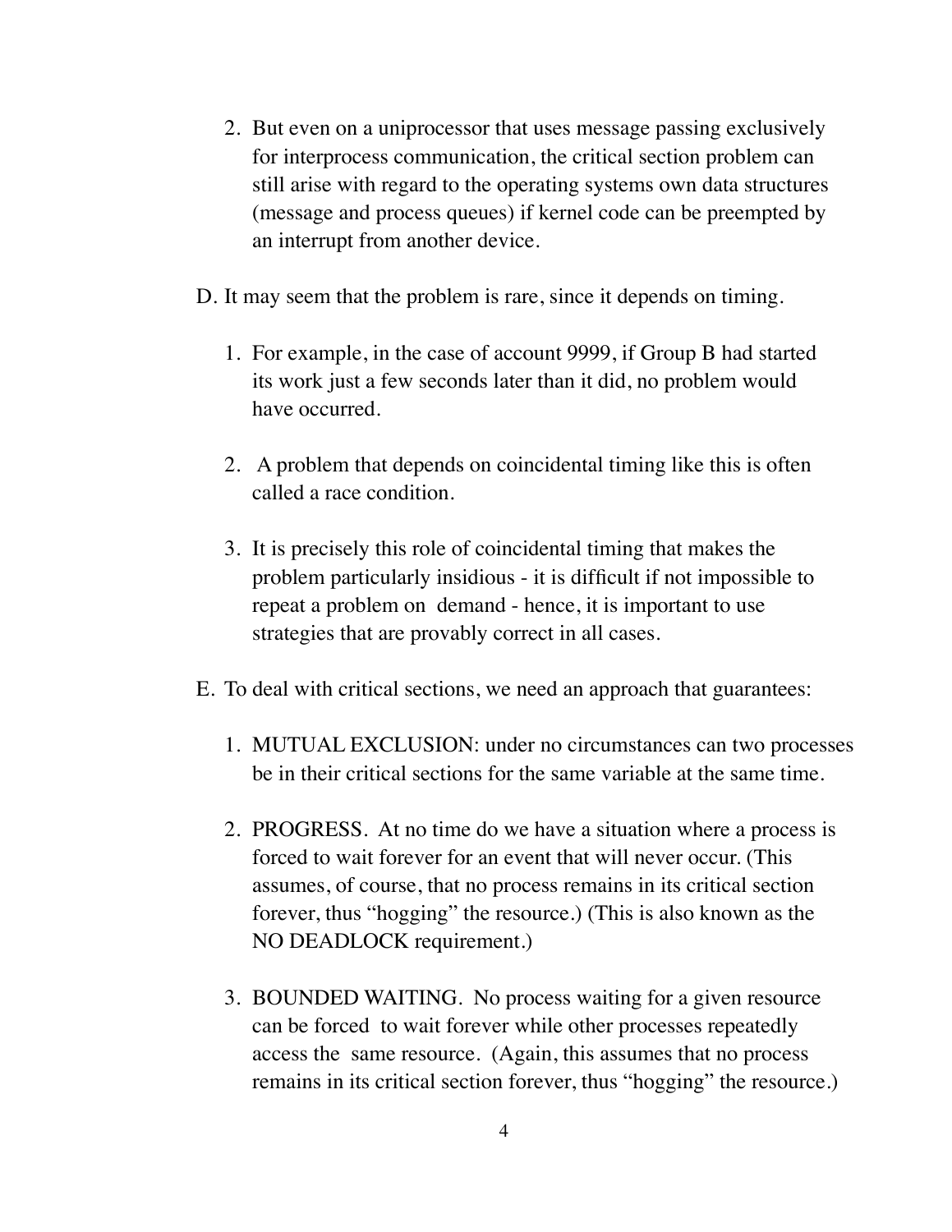(This is also called the NO STARVATION or the FAIRNESS requirement.)

## II. **Some Solutions to the Critical Section Problem**

- A. Solutions to the critical section problem are of two general types:
	- 1. Solutions depending on special hardware facilities.
	- 2. Solutions that are strictly software based in the sense that the only characteristic of the hardware they rely on is that if two processes attempt to store a value in the same memory cell, then the hardware will guarantee that the final value will be the same as that written by one of the two, though nothing is guaranteed regarding the order.
- B. For simplicity, we will consider the case of just two processes, each with one critical section accessing the same variable. These can be extended to handle more complex situations.
- C. Software solutions: We require that each process execute special entry code before starting its critical section, and exit code upon leaving. The problem is to specify what the entry and exit code must be. That is, each process looks like this:

```
while(true)
{
     non-critical section;
     entry protocol;
     critical section;
     exit protocol;
     remainder (non-critical) section
}
```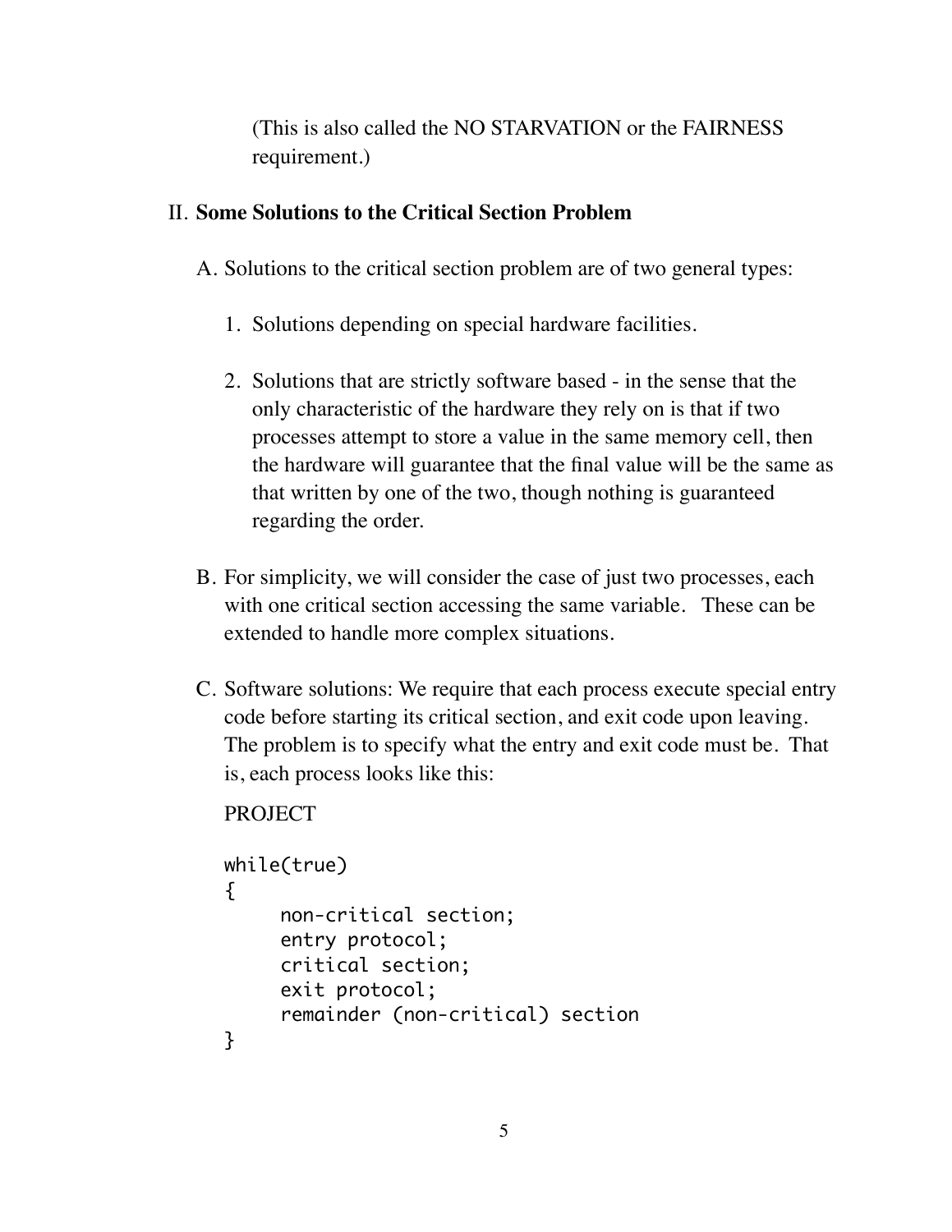D. Some inadequate solutions: (These come from different books. There are a few more than what's in your text, and I think the notation is a bit more understandable. We consider them because the mental exercise in discovering the problem in each case helps develop the sort of thinking we need to use when thinking about parallel computation.)

In each case, we assume the two processes have pids i and j. We give the code for process i; the code for process j is identical except for switching i and j.

1. (Silberschatz and Galvin fourth ed p. 167) Assume the two processes share an integer variable turn for control of access to the critical section, in addition to the critical variable(s) per se

```
PROJECT
white(true)
{
       while (turn != i) ; // Spin lock
       critical section
       turn = j;remainder section
}
```
Why doesn't this work?

#### ASK

Violates the progress requirement: Once one process is finished computing, the other process gets one more turn to enter its critical section, after which it can never enter its critical section again.

2. (Silberschatz and Galvin alternate ed page 86): Assume the two processes share a boolean array flag (indexed by process id) for control of access to the critical section, in addition to the critical variable(s) per se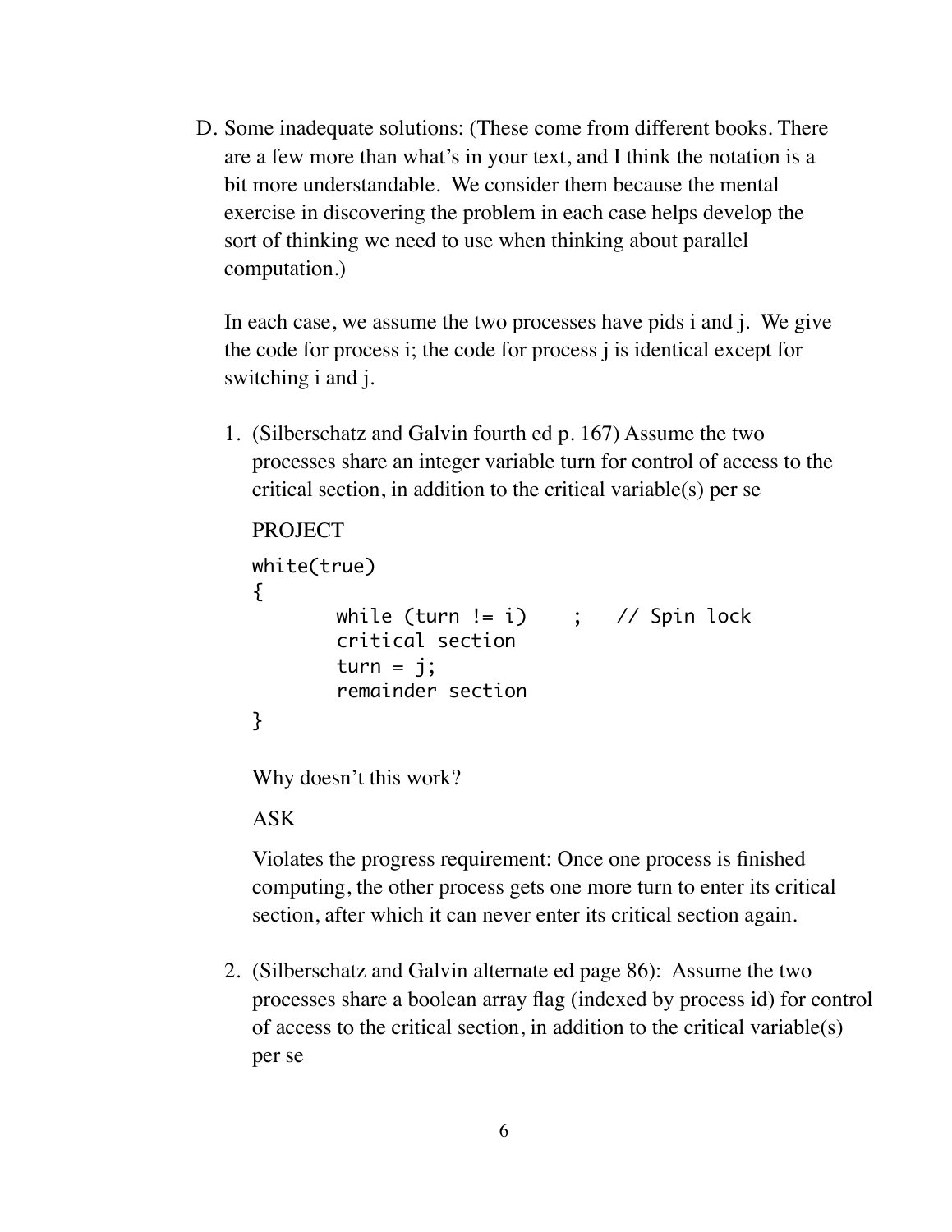```
PROJECT
while(true)
{
       while (flag[j]) ; // Spin lock
       flag[i] = true;critical section
       flaafi] = false:
       remainder section
}
```
Why doesn't this work?

ASK

Violates the mutual exclusion requirement. Each process could see the other's flag false before either sets its flag true, allowing both to be in their critical section at the same time.

3. (Silberschatz and Galvin fourth ed p. 168) flag[] array same as in previous.

```
PROJECT
while(true)
{
       flag[i] = true;while (flag[j]) ; // Spin lock
       critical section
       flag[i] = false;remainder section
}
```
Why doesn't this work?

## ASK

Violates the progress requirement. There is a race condition - Each process sets its flag true before either examines the other's flag, so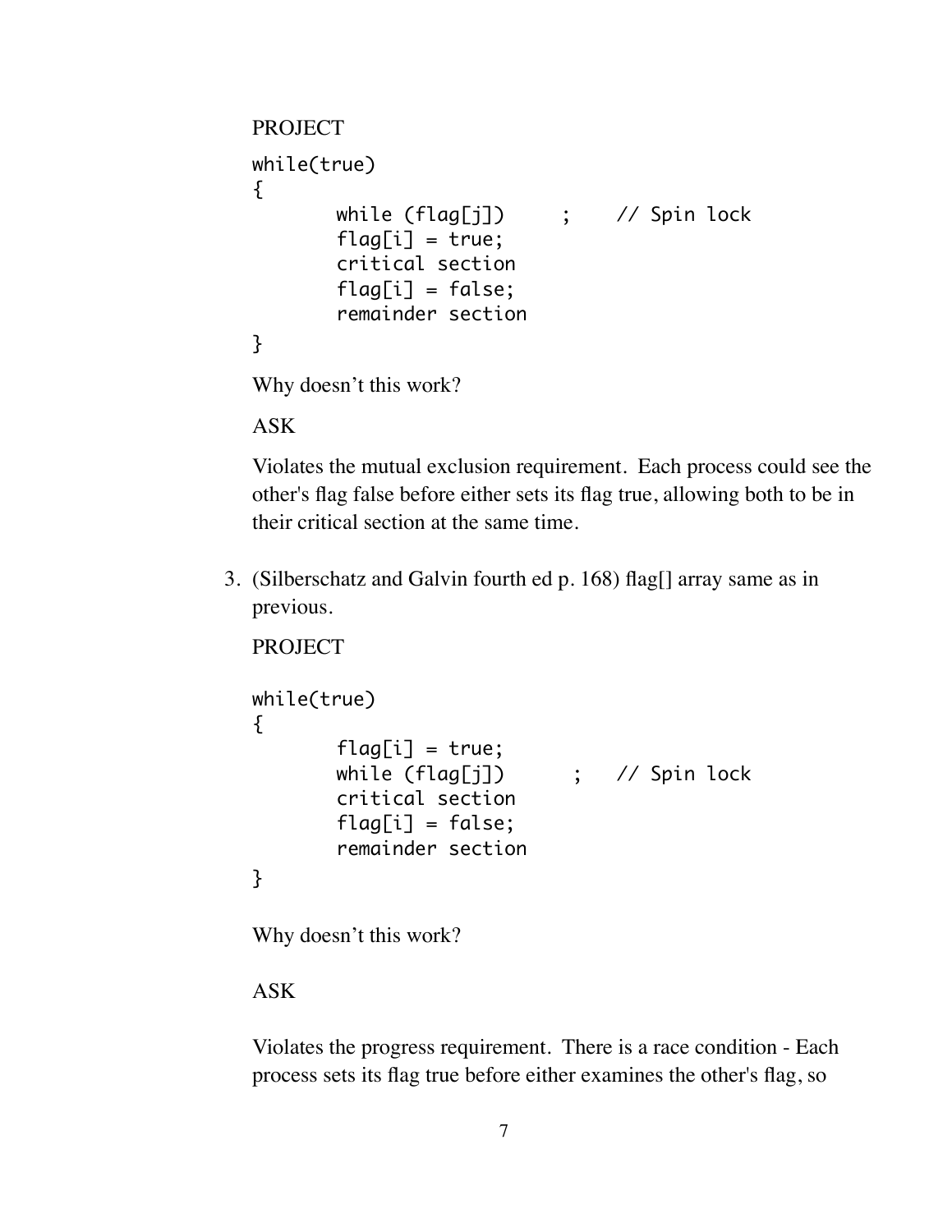if both processes set their flag true before either examines the other's flag, they will deadlock.

4. (Silberschatz and Peterson 1st ed) flag[] array same as in previous. This one appears correct as first, but contains a subtle error that shows just how subtle concurrent problems can be.

```
PROJECT
```

```
while(true)
{
   flag[i] = true; while (flag[j])
    {f}flag[i] = false;while (flag[j]) ; // Spin lock
        flag[i] = true; }
     critical section
   flag[i] = false; remainder section
}
```
Why doesn't this work?

ASK

Violates the bounded waiting requirement. Can lead to starvation for both processes if they alternate in a certain pattern: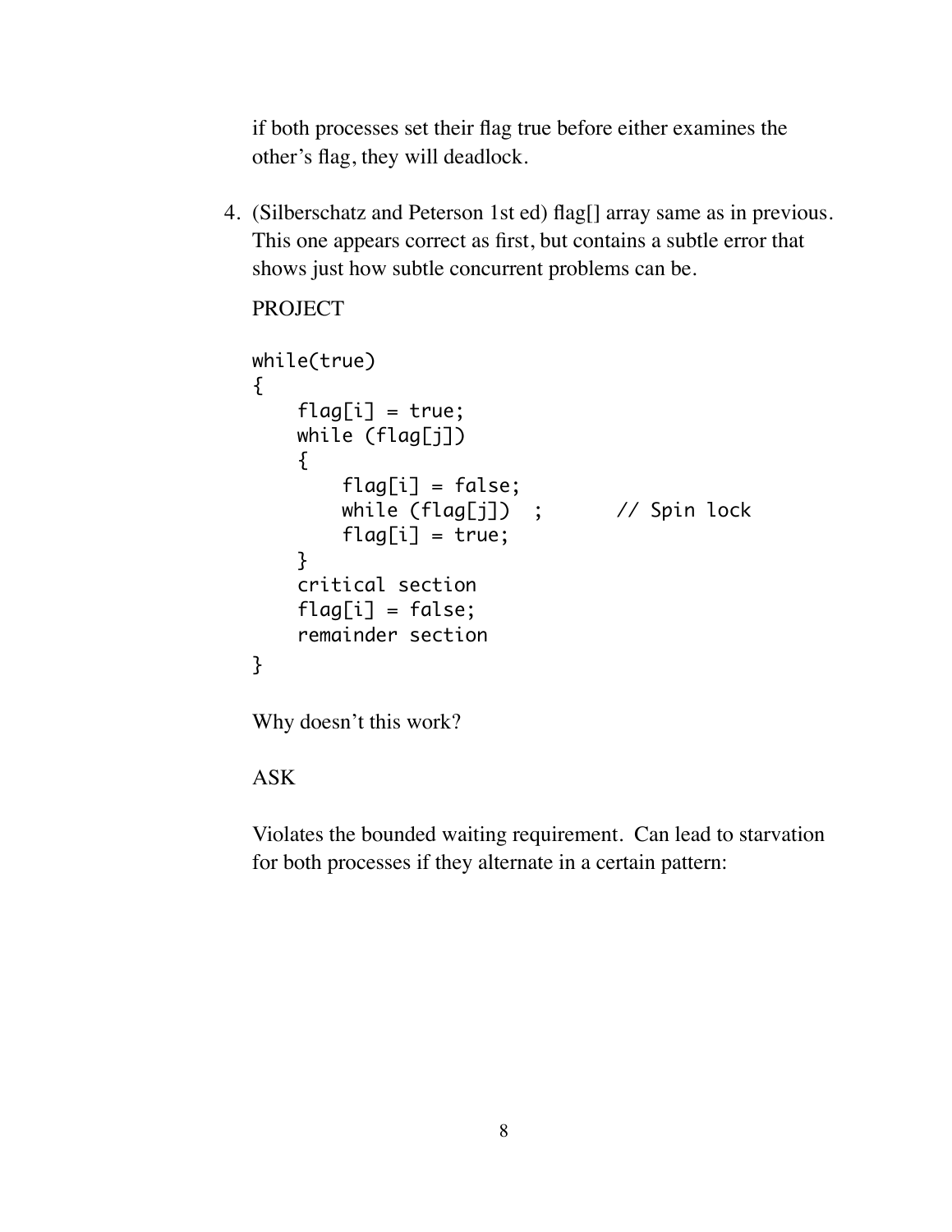| Process 0                           | Process 1                       |
|-------------------------------------|---------------------------------|
| sets flag[0] true                   |                                 |
|                                     | sets flag[1] true               |
| first while - sees $flag[1]$ true   |                                 |
|                                     | first while - sees flag[0] true |
| sets flag $[0]$ false               |                                 |
|                                     | sets flag[1] false              |
| second while - sees $flag[1]$ false |                                 |
|                                     | second while-sees flag[0] false |
| sets flag[0] true                   |                                 |
|                                     | sets flag[1] true               |
| first while - sees $flag[1]$ true   |                                 |
|                                     | first while - sees flag[0] true |
|                                     |                                 |

#### PROJECT

While admittedly such the establishment of such a pattern - and its continuation over a long time - is improbable, it is not impossible. Two cores on a multicore computer, or identical CPU's sharing a common memory might well remain in such a situation if they ever enter it - a potentially insidious situation!.

E. Peterson's algorithm is a totally correct software solution to the critical section problem.

- 1. Let's demonstrate the correctness of this algorithm
	- a) It guarantees mutual exclusion.
		- (1)Clearly, if one of the processes is already in its critical section, the other cannot enter because the first process's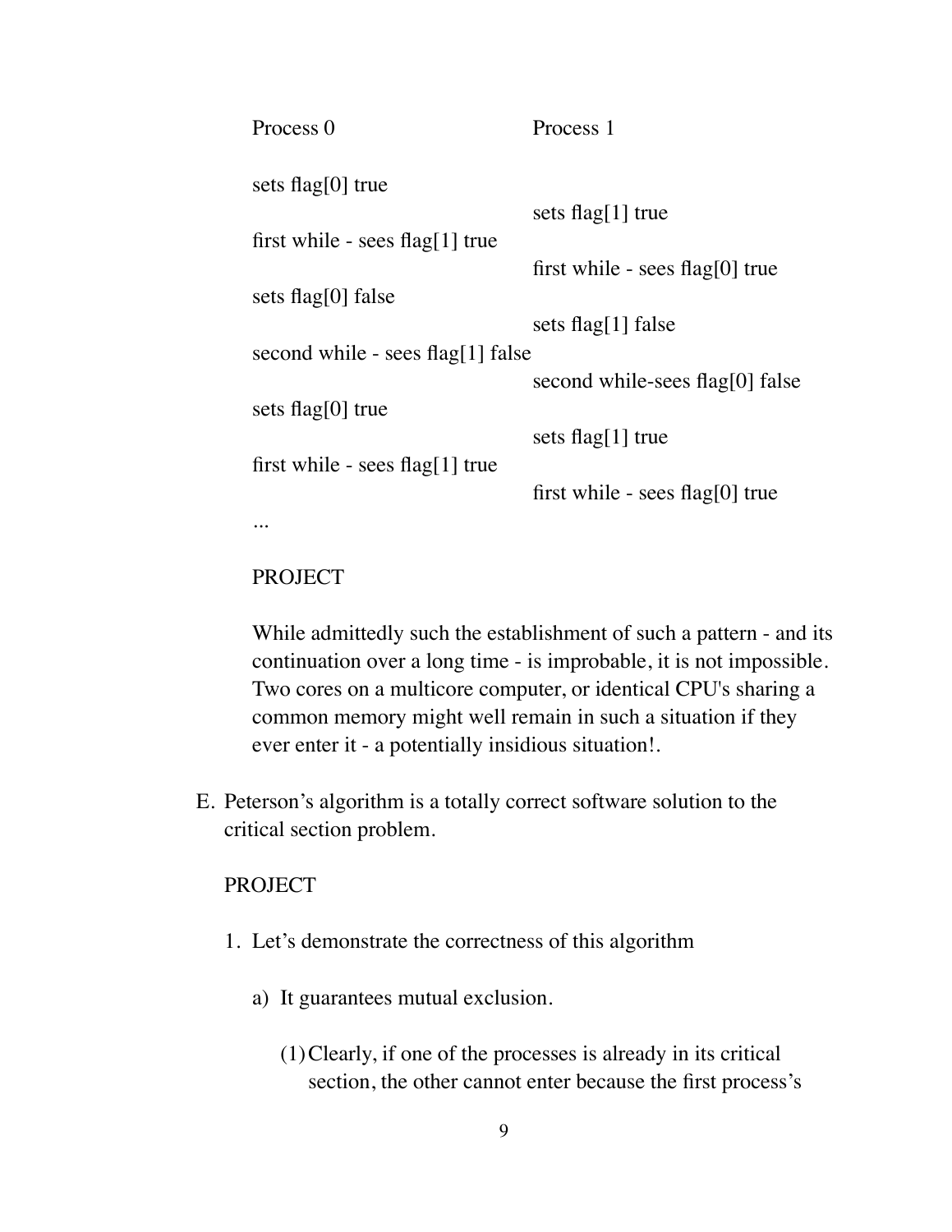flag[] value is true and the entry protocol includes setting turn to the "wrong" value.

- (2)If both processes try to enter their critical section at about the same time, only the one that sees turn having the "right" value - i.e. the one that set it to the "wrong" value first - will be able to do so.
- b) It guarantees progress: For deadlock to occur, both processes would have to be stuck in their while loops. But this cannot be the case, since depending on the value of turn one of the two processes will necessarily be able to proceed. (Both turn  $== 0$ ) and turn  $== 1$  cannot be simultaneously false if the only possible values for turn are 0 and 1!)
- c) Guarantees bounded waiting: Suppose that one process is starving while the other is in its critical section. (Assume without loss of generality that process 0 is the one starving - it has set flag<sup>[0]</sup> true and is stuck at the while loop.)

When process 1 exits its critical section, it sets flag[1] false. For process 0 to starve, process 1 would have to complete its remainder section and return to the top of the loop and set flag[1] true before process 0 sees it false. But, in this case, process 1 sets turn = 0 and can proceed no further since flag[0] is true. Meanwhile, process 0 will see flag  $== 0$  and proceed.

- 2. Though Peterson's algorithm satisfies all our criteria, it has some limitations:
	- a) Complexity: three variables (turn and a two-element array) needed to control one critical section. If a program has several critical sections, the code could easily become burdensome.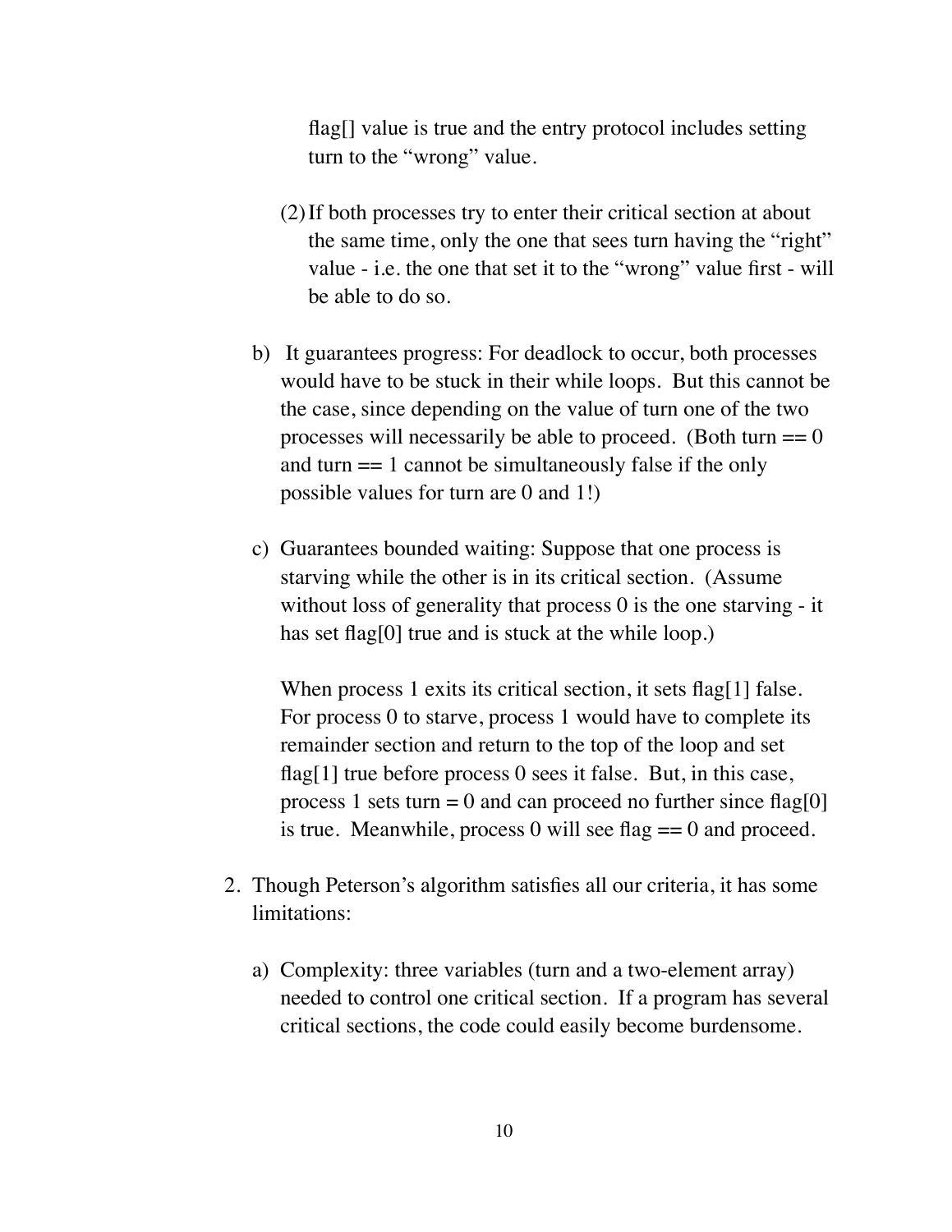- b) Limited as it stands to two processes, though it can be extended to any number at the price of added complexity.
- c) Relies on busy-waiting (spin locks) hence a processor can be tied up for long times doing nothing while waiting to enter a critical section.
- d) Not suited to distributed environments. For such an environment we need an algorithm that calls for each variable only to be altered by a single process, though it may be inspected by any. In this algorithm, each process must update turn when it wants to enter its critical section.
- F. Hardware-based solutions.
	- 1. The complexity of software solutions arises because we cannot, in general, guarantee that a variable will not be altered between the time that a given process looks at it and the time it itself tries to change it. This is because inspecting a value and altering a value normally require two or more machine instructions, with the possibility of an interrupt (on a uniprocessor) or an access from another processor intervening.
	- 2. Special hardware provisions of a fairly simple sort can greatly simplify the mutual exclusion algorithms.
		- a) On a uniprocessor, we can generally inhibit interrupts for a brief time. Many operating systems rely on this method totally for their own internal critical sections; and the operating system can use this method to furnish a system service to processes for their own use. (We will say more about what form this service might take shortly.) This will not work with multiprocessors, however.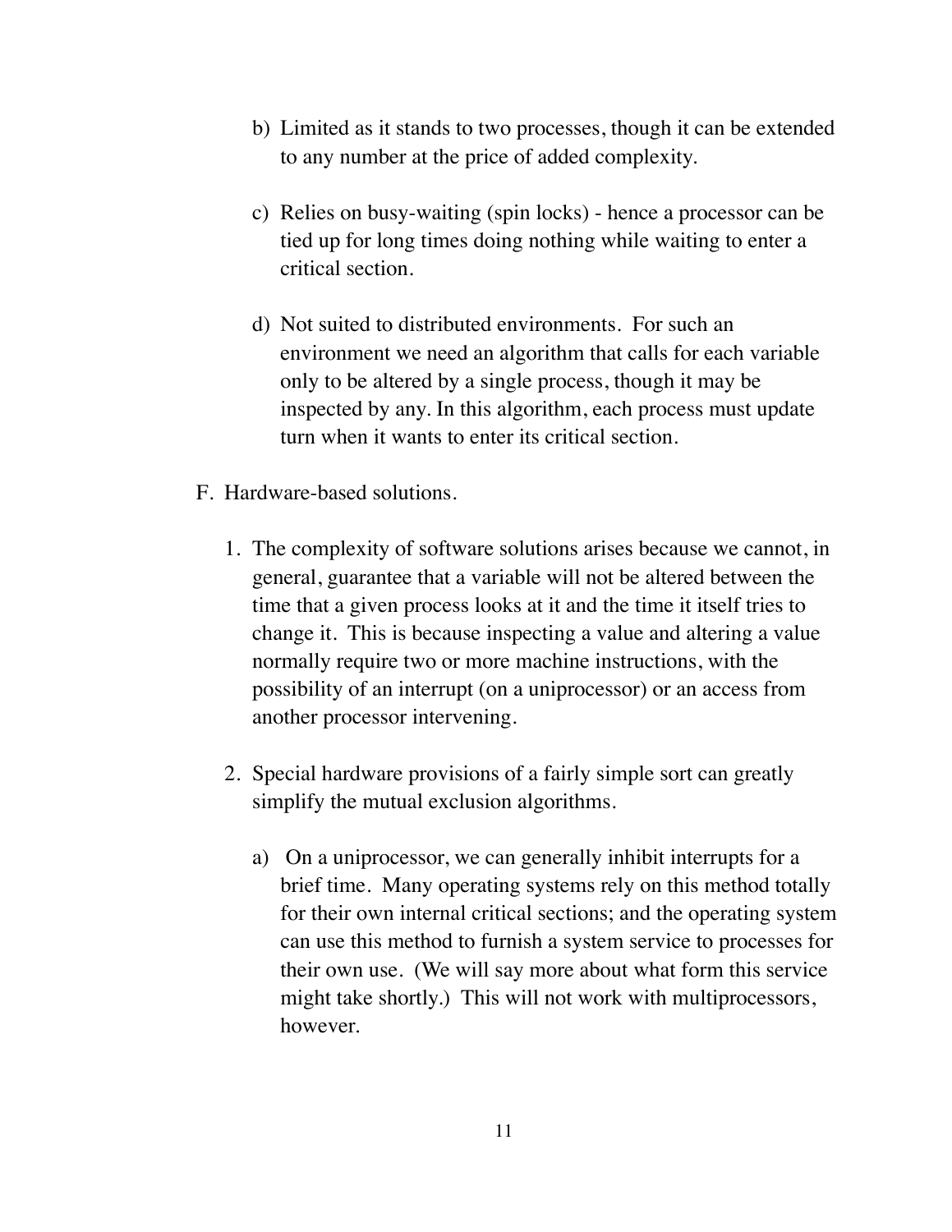b) Many processors have an instruction which tests and modifies a location in memory in a single, atomic operation, such that no other operation can intervene between the time the location is examined and the time it is modified.

For example, Intel IA32 has an XCHG operation that exchanges a register and a memory location. If one uses 1 to represent the boolean value true and 0 false, then a critical section might be protected by a single variable as follows:

entry protocol

loop:

put 1 in EAX XCHG EAX and the variable protecting the critical section

if EAX is 1, branch to loop

exit protocol:

put 0 in EAX XCHG EAX and the variable protecting the critical section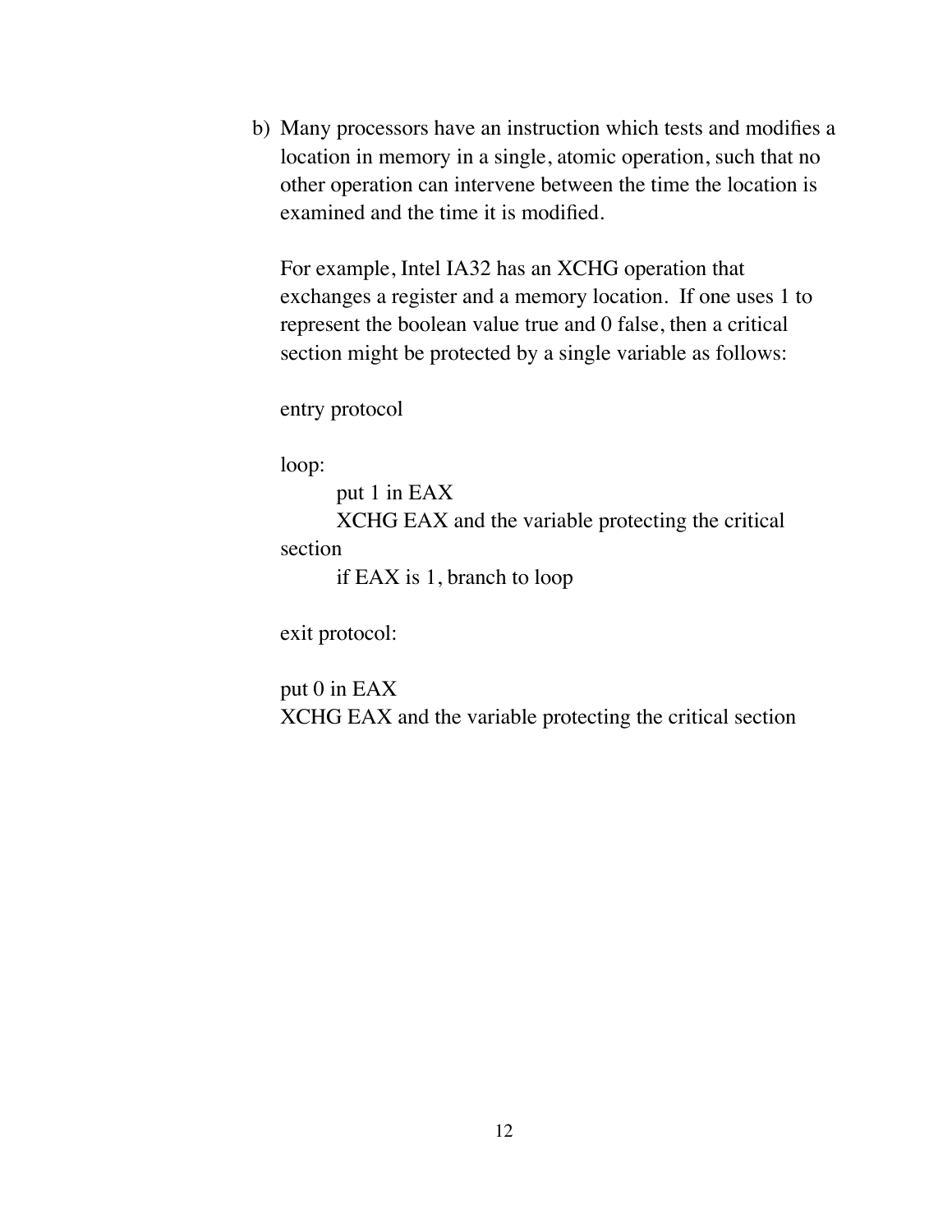## III.**Semaphores**

- A. One problem with the solutions we have looked at thus far is that they are a bit messy, and thus prone to errors in implementation.
- B. A facility first proposed by Edsger Dijkstra called a SEMAPHORE builds on one of these solutions to provide a cleaner solution. In its simplest form, a semaphore is a boolean variable with two indivisible atomic operations possible on it:

P(s): while (s == 0) ; s = 0;

 $V(s)$ :  $s = 1$ 

- 1. The names P and V are from two Dutch words proberen (to wait) and verhogen (to increment). The text calls these wait and signal. But I will stick with P and V because wait and signal will be used in another context with a somewhat different meaning.
- 2. It is important to note that these operations are indivisible atomic operations, so they must either be implemented using an appropriate atomic hardware primitive or on top of a software strategy such as Peterson's algorithm. For example, P and V could be implemented with XCHG as follows

 $P(s)$ ;  $loop:$ 

 Put 1 in EAX XCHG EAX and s if  $EAX \coloneq 0$ , branch to loop

 $V(s)$  Put 0 in EAX XCHG EAX and s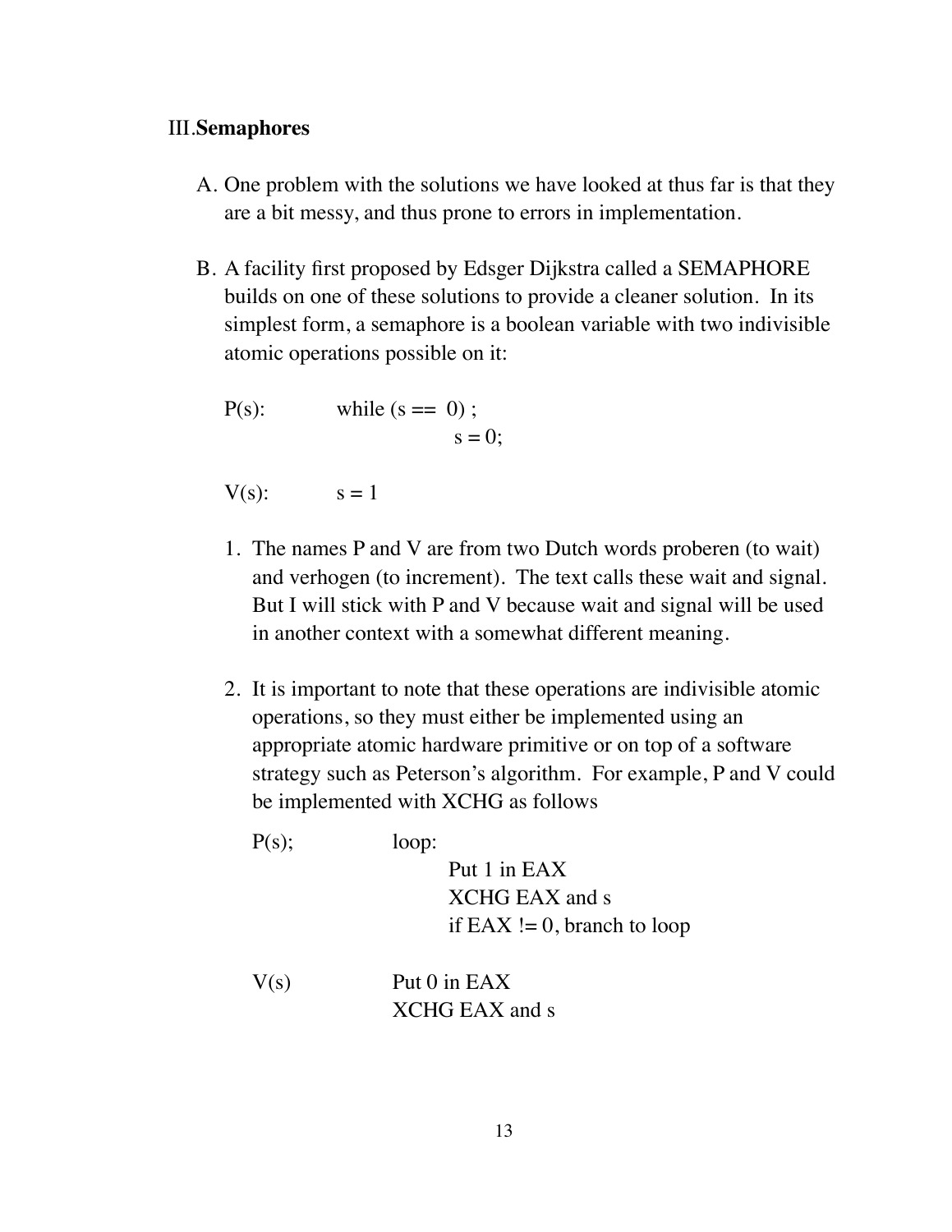C. A generalization of the basic semaphore is called a counting semaphore, which can assume any (non-negative) integer value. The operations - which must be done indivisibly - are:

P(s): while (s 
$$
\leq 0
$$
);  
s  $\rightarrow$ ;  
V(s): s++

- 1. Counting semaphores can be used for a resource of which there are a fixed number  $(> 1)$  of copies.
- 2. Note that the binary semaphore is a special case, with s constrained to assume only the values 0,1.
- 3. Counting semaphores are a bit more complex to implement. A counting semaphore could be implemented using a second, binary semaphore (called here s'):

```
P(s): do
\{P(s');
                 temp = s;
                 if s > 0 then s = s - 1;
                 V(s')} while temp \leq 0;
V(s): P(s');
            s + +;
            V(s')
```
- D. One problem with a semaphore is that it uses busy-waiting (a spin lock). An improvement is to associate a queue with the semaphore, so that we have:
	- $P(s)$ :  $s -$ ;

 if s < 0 then block this process in s's queue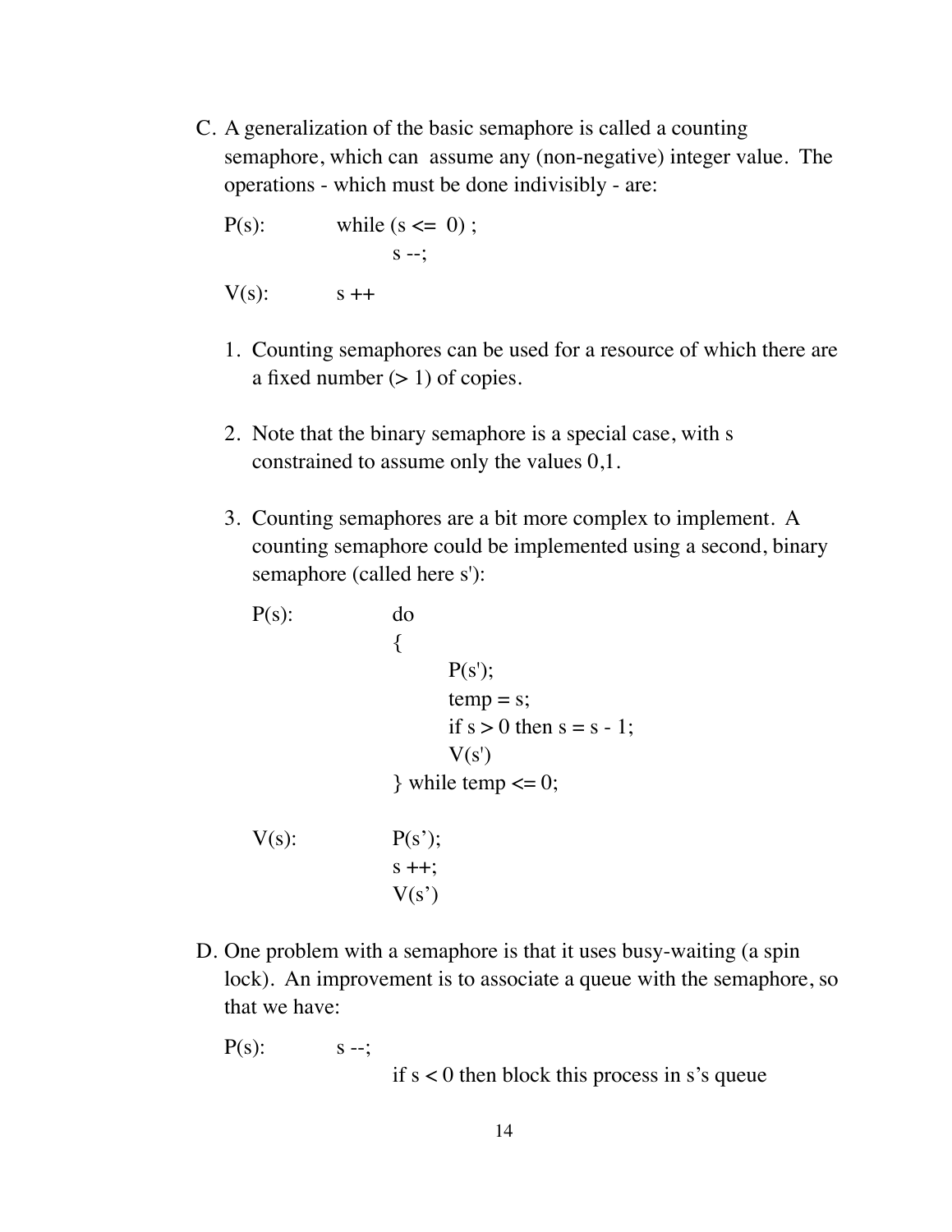$V(s)$ :  $s + +$ ; if  $s \leq 0$  then unblock one queued process

- 1. When this strategy is used with a semaphore whose initial value is 1, the result is binary semaphore behavior.
- 2. As a consequence of this definition, the value of s has the following meaning
	- a) If  $s > 0$ , it is the number of processes that can do P() without blocking.
	- b) If  $s < 0$ , it is the number of processes that are blocked on the semaphore.
- 3. In the literature, it is common to find that no assumptions are made about the behavior of the queue - i.e. it is not necessarily a true, FIFO queue. In practice, though, it is sometimes desirable to require fair (FIFO) behavior for the queue - in which case the description of the semaphore will say this explicitly.

(A semaphore with a FIFO queue associated with it is the variant we will use in our examples.)

- 4. How do we implement a semaphore with a queue? We treat it as a critical section in its own right, with its mutual exclusion guaranteed by a lower level method such as a binary semaphore or one of the software schemes. (Here the busy waiting is very short and can be tolerated.)
- E. Some examples of using semaphores to solve classical problems
	- 1. The bounded buffer problem

PROJECT code from book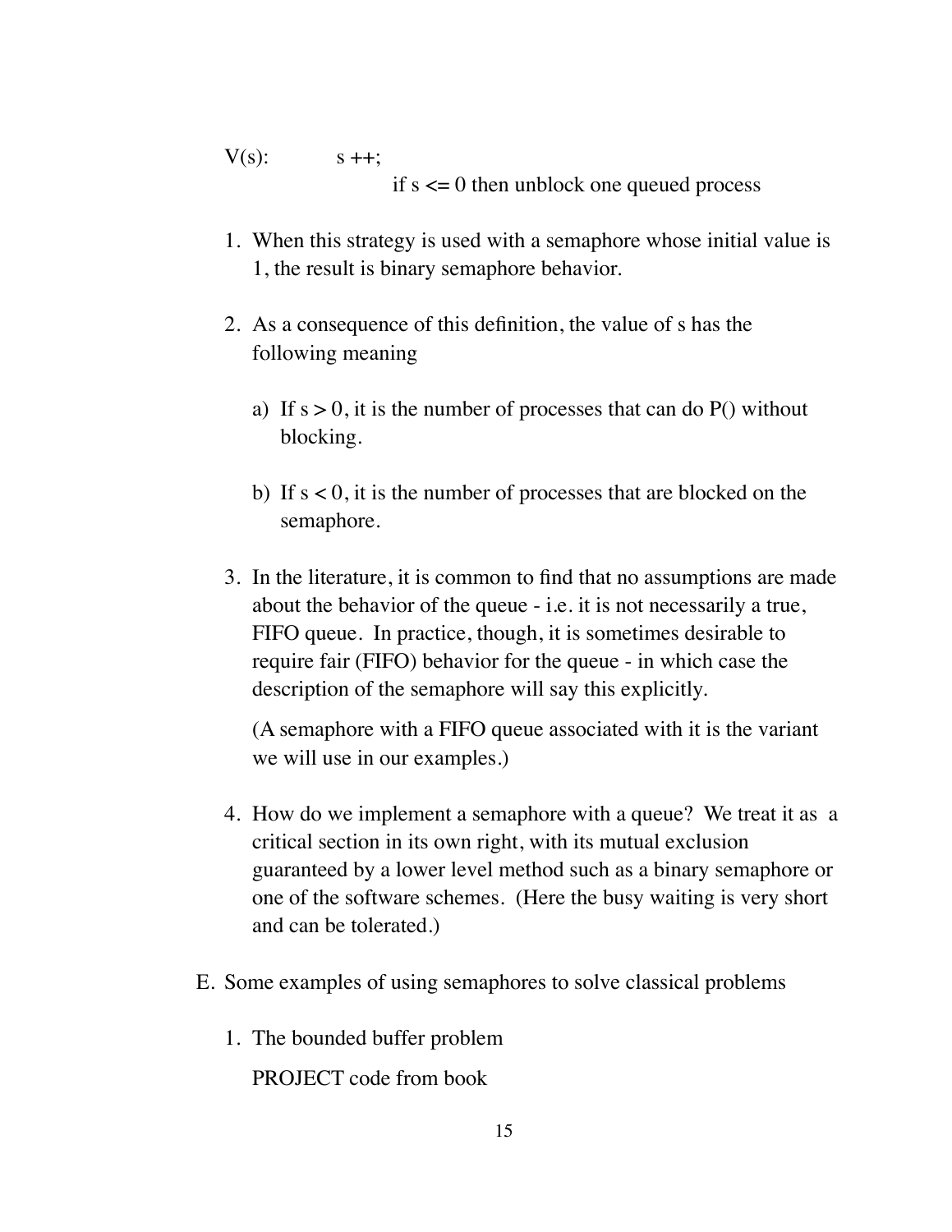- a) mutex is a binary semaphore, while empty and full are counting semaphores representing the number of empty and full slots in the buffer, respectively. Therefore, empty is initialized to the buffer size, while full is initialized to 0.
- b) Why is mutex needed along with empty and full?

#### ASK

mutex is needed for mutual exclusion. Without it, if the buffer is partially full it might happen that the producer and consumer both try to update the buffer at the same time

- c) Go over logic of code
- 2. The Dining Philosophers.
	- a) In lab we solved this problem using a spin lock which (as was pointed out then) is a poor solution due to wasting CPU cycles and is not actually a correct solution due to a potential timing problem.

PROJECT incorrect Chopstick class with spin lock

Can anyone see the problem?

ASK

Though unlikely, the following sequence of events *could* occur:

One thread sees owner  $==$  null - leaves its while loop A second thread sees owner  $==$  null - also leaves its while loop First thread sets **owner** = who (itself) Second thread sets **owner** = who (itself)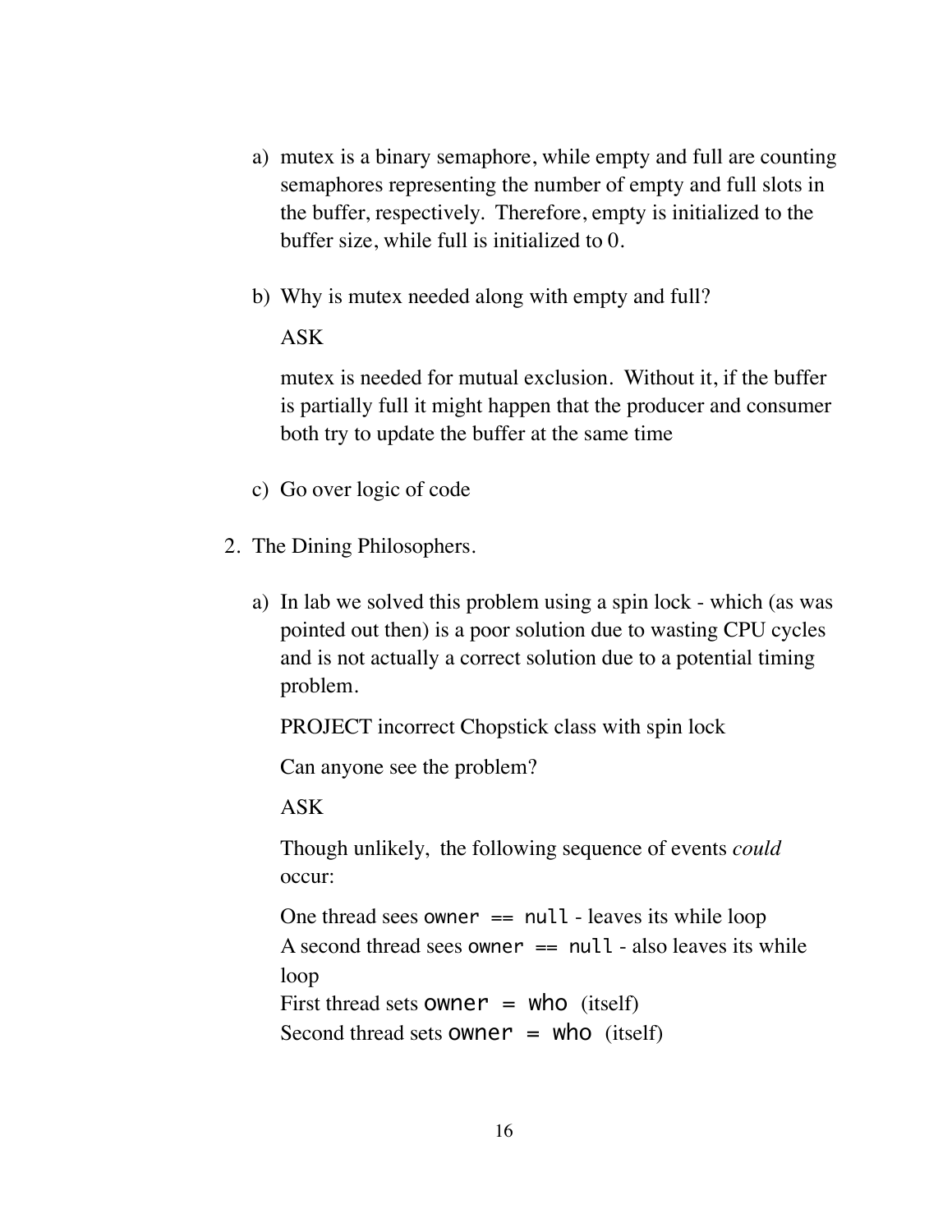Now *both* threads think they are the owner of the resource - the problem we were trying to avoid.

Note that a concurrent program is only considered correct if there is no timing-dependent sequence of operations that could make it fail!

b) A totally correct solution can be created using semaphores.

#### DEMO

- c) Go over code in class Philosopher. (Note: we have totally replaced the Chopstick class used in lab by a semaphore, with the  $pickup()$  and  $putdown()$  operations on the chopstick being changed to semaphore operations  $P()$  and  $V()$ ,
- F. Problems with the semaphore solution to the critical-section problem:

### ASK

- 1. The burden is on the programmer to use the semaphore. There is no way to stop a programmer from updating a shared variable without first doing the necessary P(), short of manually inspecting all code. Thus, mutual exclusion can be lost through carelessness or laziness
- 2. There is a danger of accidentally doing P() on the wrong semaphore, thus gain losing mutual exclusion.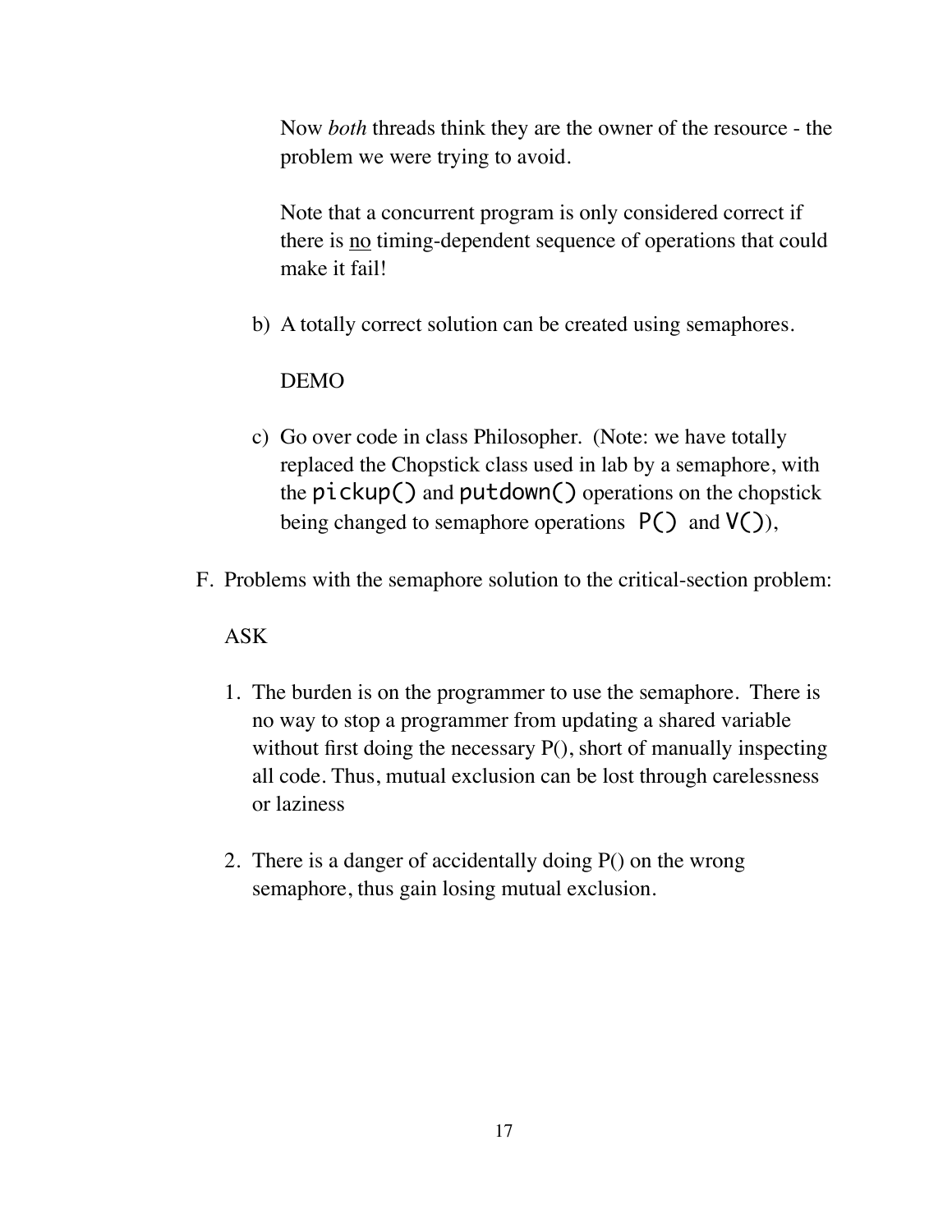#### IV.**Message-Passing**

A. When we talked about processes and threads, we noted that there are two basic approaches to interprocess communication. What were they?

ASK

Shared memory message passing.

- B. The critical section problem is peculiar to the shared memory model, but also arises in the operating system code used to support message passing (since the message queues typically are accessed by multiple processes on the same computer. The critical section problem is typically avoided for application code in the message passing model by: having each shared variable be "owned" by one process. Any other process wishing to change it must do so by sending a message to the owner process.
- C. However, the need for synchronization between processes still arises. This is typically handled by means of exchanging messages according to some protocol.

Example: A message passing solution to the Dining Philosopher's problem

- 1. DEMO
- 2. PROJECT Code for Philosopher
- 3. PROJECT Code for coordinatorLoop() in Dining Room
- D. The basic idea is this: the operating system makes the following primitive operations available to processes: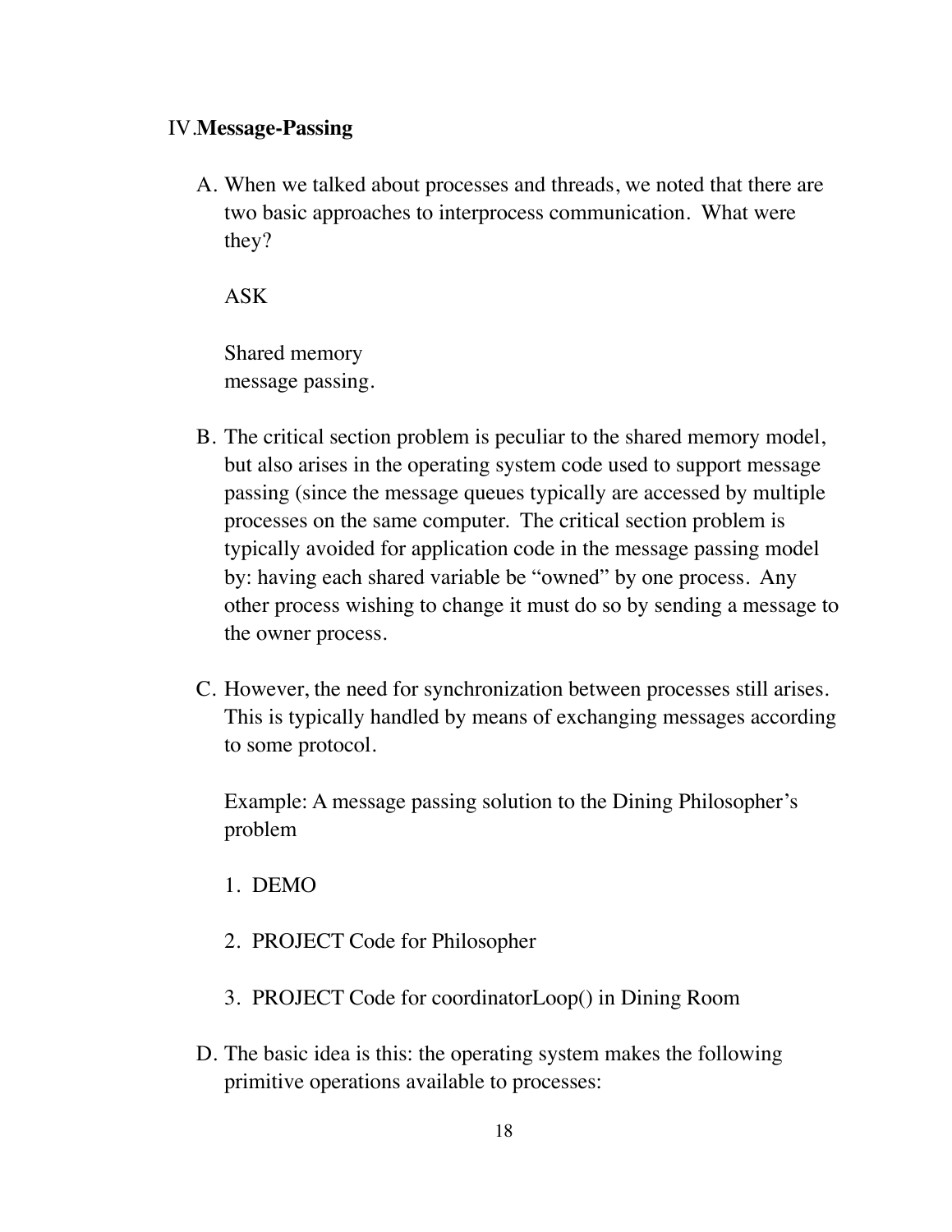- 1. SEND destination-specifier message
- 2. RECEIVE [source-specifier] message

(Explicit specification of the source of a received message is possible on some systems but not others)

Message is usually a sequence of bytes of arbitrary length whose interpretation is determined by the cooperating processes (i.e. the operating system simply passes the bytes from one process to the other.)

- E. The designer of a message passing system must consider quite a number of basic questions, including the following:
	- 1. How does a sender specify a destination?
		- a) Some systems set up a communication CHANNEL between processes, so that the sender specifies the destination by channel. (This is analogous to the idea of opening a file by name and then doing all further IO operations by specifying the channel that was named in he open call.)
		- b) Other systems require the sender to specify the name or process id of the intended recipient.
	- 2. If communication channels are used, are they tied to two specific processes?
		- a) Most systems allow several different processes to send messages on the same channel.
		- b) Some systems allow several different processes to receive from the same channel. (In this case, the sender may not necessarily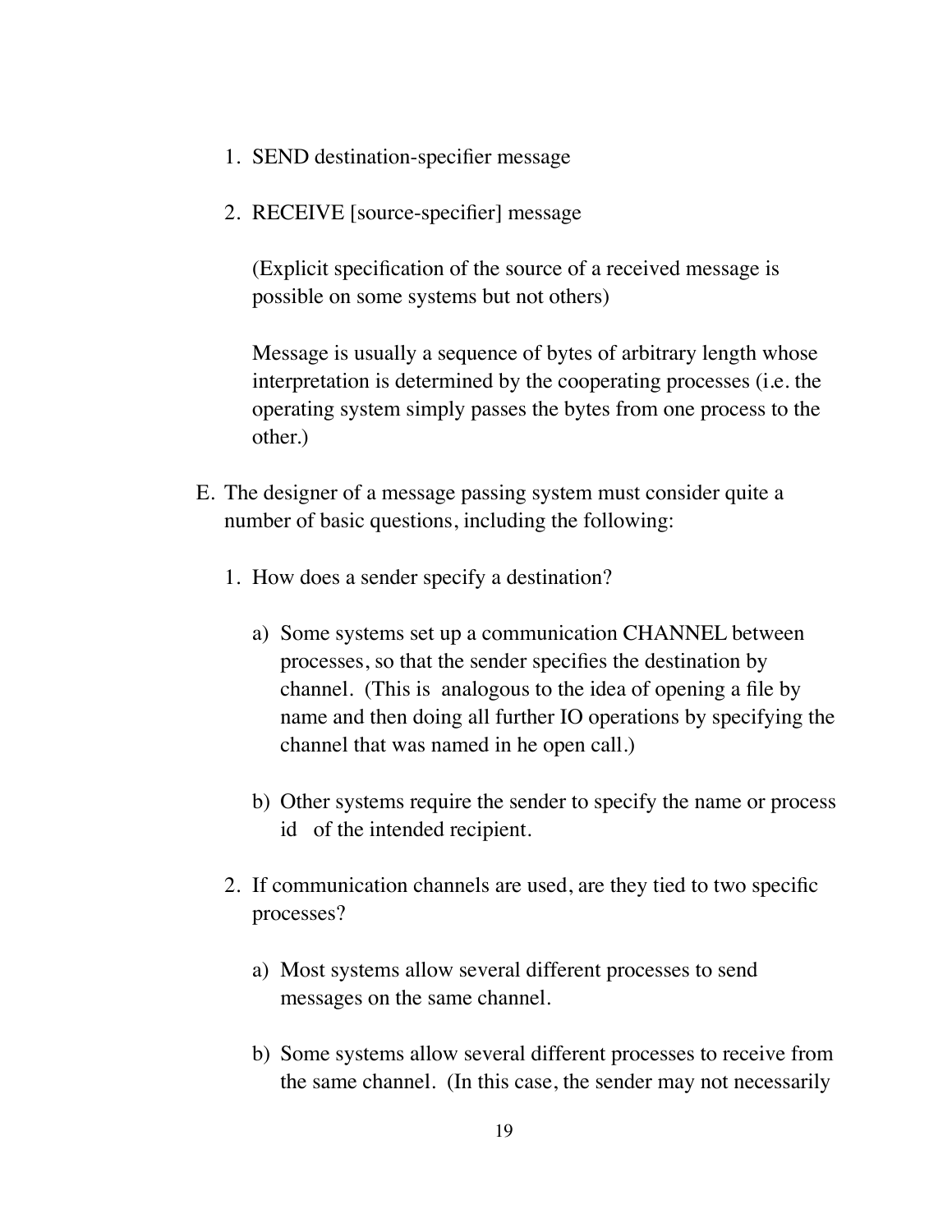know which process will actually get the message. This is fine if all possible recipients provide the same basic service.)

- c) If several processes can receive from the same channel, another question that must be answered is: does each message go to all processes connected to that channel or only to the first receiver? (The answer is usually the latter.)
- 3. Can several messages be queued in one channel or for one process? If so, is there any guarantee as to the ORDER in which they will be delivered to subsequent receiver operations (FIFO)?
- 4. Is the sender of a message forced to wait until the receiver has responded before proceeding?
	- a) Some systems require this;
	- b) Others make it an option in which case a third primitive may be supported:

SEND\_AWAIT\_REPLY destination-specifier message

- 5. If a process tries to do a receive when no messages are available, does it wait until a message arrives?
	- a) Many systems allow a receiver to specify that it wants to continue execution of no messages are waiting. In this case, it will have to try the receive operation again later.
	- b) Many systems allow a receiver to specify a timeout period, such that it will wait for a message for a certain period of time, after which it will give up.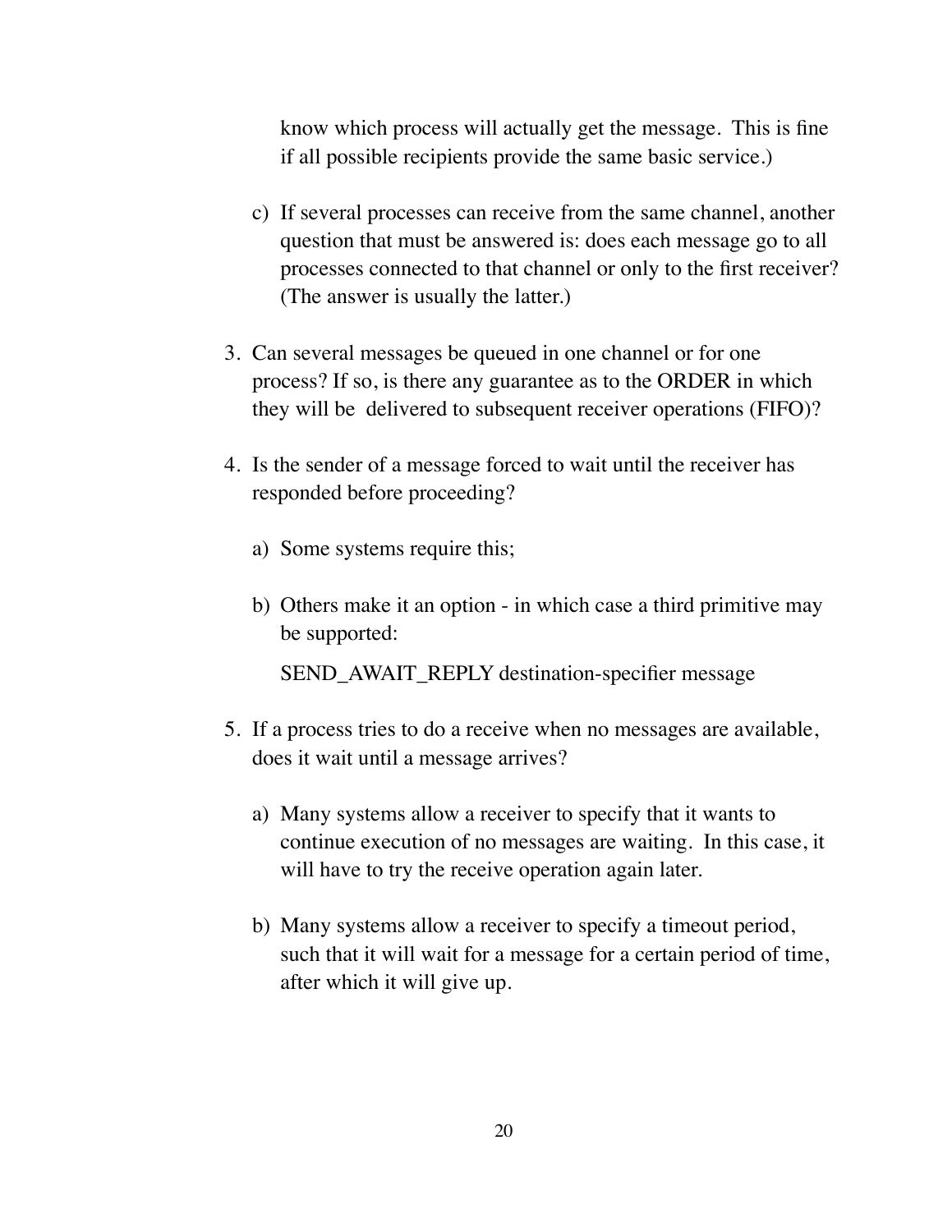- c) Some systems provide a facility whereby an incoming message can interrupt the execution of the receiver to notify it that a message is waiting.
- 6. If a receiver can specify a channel on which it wants to receive a message, can it specify some sort of LIST of channels, such that if a message is pending on any of them it will get it?
- 7. If a receiver can specify several different possible channels in a receive operation, is there any guarantee as to which channel it will receive from if messages are pending on several of them?
- F. Example: Unix interprocess communication.
	- 1. Interprocess communication is done using a called a SOCKET. Sockets can be used for interprocess communication on the same system and also to send messages over a network to processes on another system.

(The pipeline facility we discussed earlier is a much less general precursor to sockets. On modern systems, pipelines are actually implemented using sockets to link the processes)

- 2. The socket facility supports a variety of PROTOCOLS regarding message format, etc. We will describe only one - in which messages are arbitrary-sized packets of bytes.
- 3. The following system services are used for accessing sockets:
	- a) socketpair creates a pair of connected sockets.
		- (1)What is sent on one end comes out the other end and vice versa. (Therefore, a process can write to its end of a pair of connected sockets and then read from the same socket without getting its own message back.)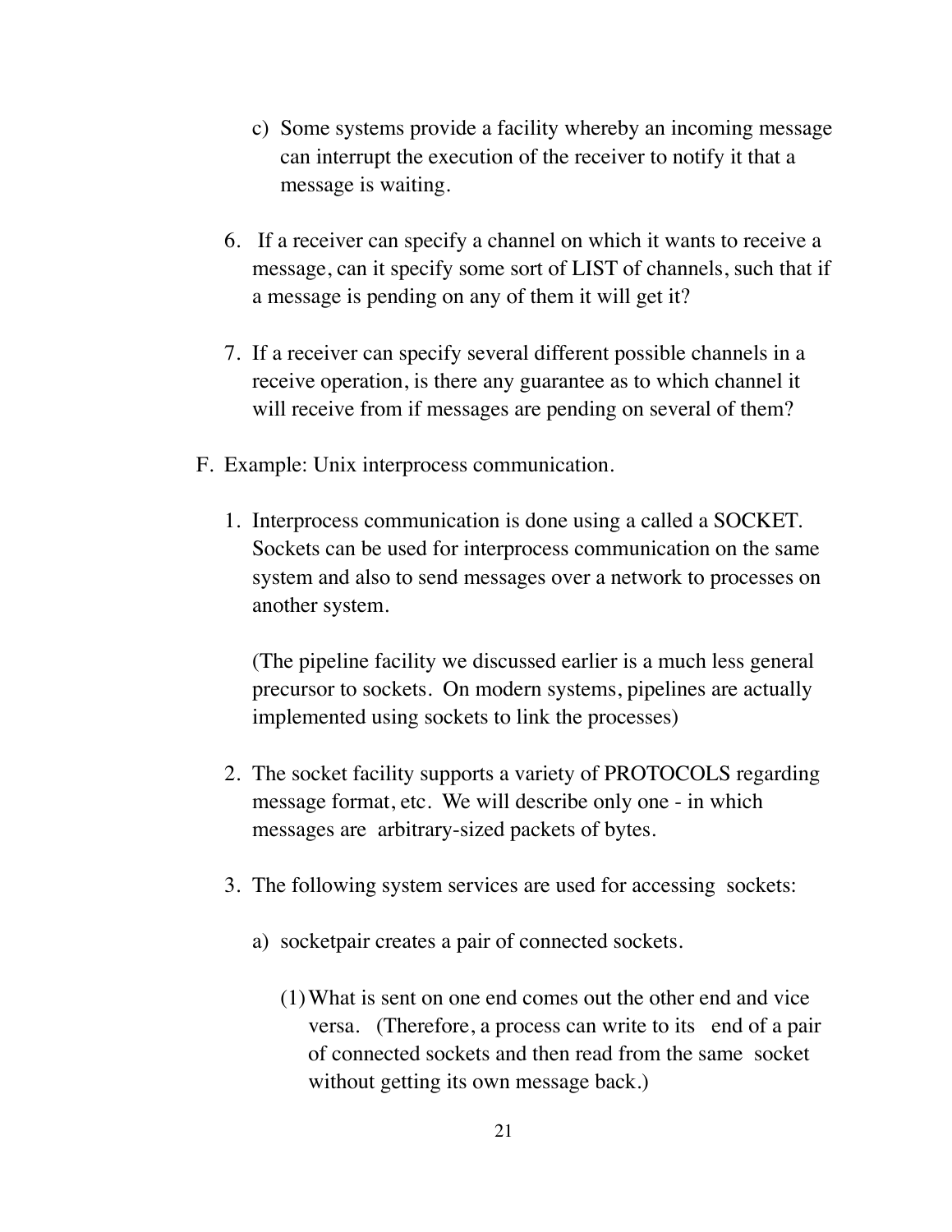- (2)Normally cooperating processes are set up by a series of fork operations from a common parent. In this case, the parent will normally create the socket pairs as it creates the processes, and the children will inherit them from the parent.
- b) Alternately, individual sockets may be created by the socket service and connected via the connect service. In this case, the bind and getsockname services may be used to give a socket a name and to find out the name of a socket of interest. Depending on the protocol in use, multiple connections to the same socket are possible.
- 4. In the simplest approach to using sockets (using the STREAM protocol), data is sent and received as a stream of bytes. This means that no internal record is kept in the socket as to where one message ends and another begins; thus, the receiver must know how long an incoming message is before it can receive it correctly. (This is normally handled by agreement between the sender and receiver.)
- 5. The send and recv services transmit data over sockets. Send does not wait until the message is received (but may wait if there is no room for additional data in the stream); recv may or may not wait if no data is available, depending on the setting of options on the socket when it is created.
- 6. The select service can be used to find out which sockets from a list specified by the caller currently have messages pending (if any). The recv service is then used to actually get the individual messages one at a time in whatever order the receiver wishes to.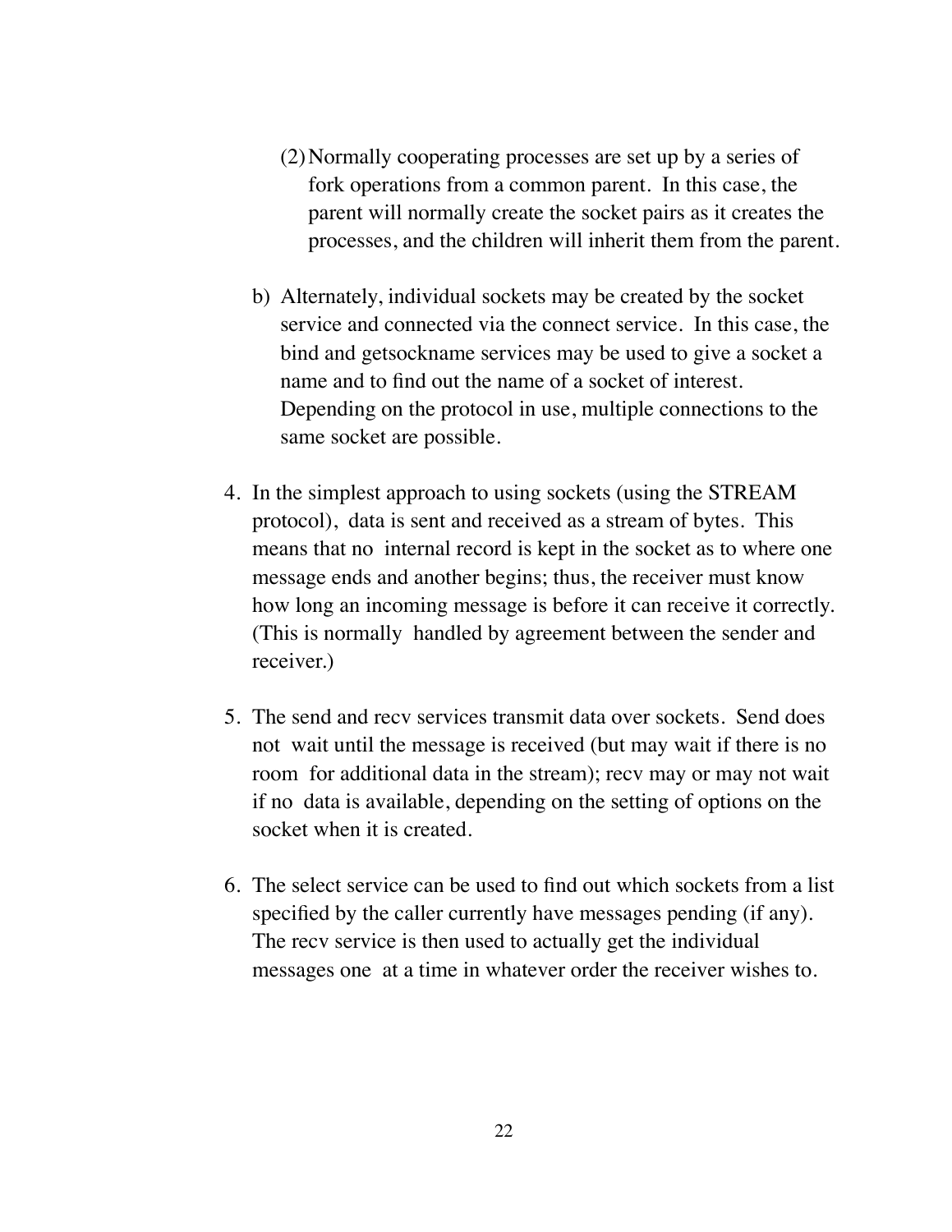## V. **Monitors**

- A. While semaphores do provide a shared memory solution to the critical section problem, they are not an ideal solution because of the possibility of programmer error, such as forgetting to use P() and V(), or using them incorrectly.
- B. An improvement on semaphores is the MONITOR.
	- 1. At about the same time that pivotal work was being done on concurrency primitives, another area of research was developing the concept of data abstraction. The key idea is that we define an abstract data type in terms of a set of visible procedures and a set of hidden implementation code. The notion of class in OO is one realization of this concept.
	- 2. The monitor concept is a fusion of ideas from abstract data types and a notion called critical regions which we will not separately discuss.. A monitor provides the rest of the world with a limited set of mechanisms for accessing some protected data.
	- 3. A monitor resembles an OO class, but is implemented in such a way as to allow only one process to be executing any of its methods on a given object at any time.
		- a) Conceptually, the compiler for a programming language that includes monitors will create a single "mutex" semaphore (with FIFO queue) for the monitor, and will insert P and V operations at the start and end of each method of the monitor.
		- b) While research programming languages that fully implement monitors have been created, no regular programming language does - though languages like Java have facilities based on them.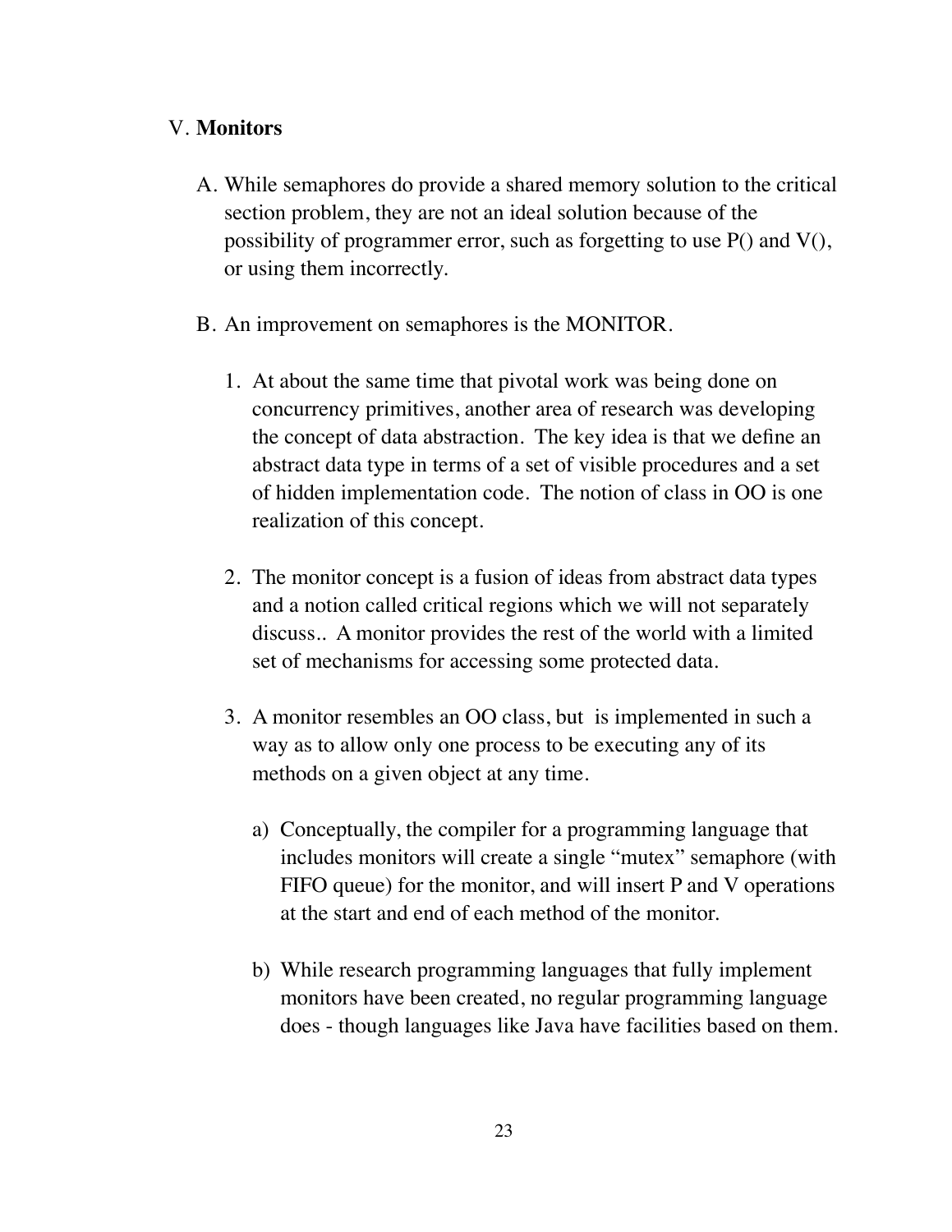- c) We will first discuss monitors conceptually, and will then discuss their realization in Java.
- 4. A monitor may be pictured like this:

PROJECT

Queue of processes waiting to execute some entry



when the monitor entry code P0 is executing finishes, P1 will be allowed to execute its entry (with may not be the same as the one P0 was executing.)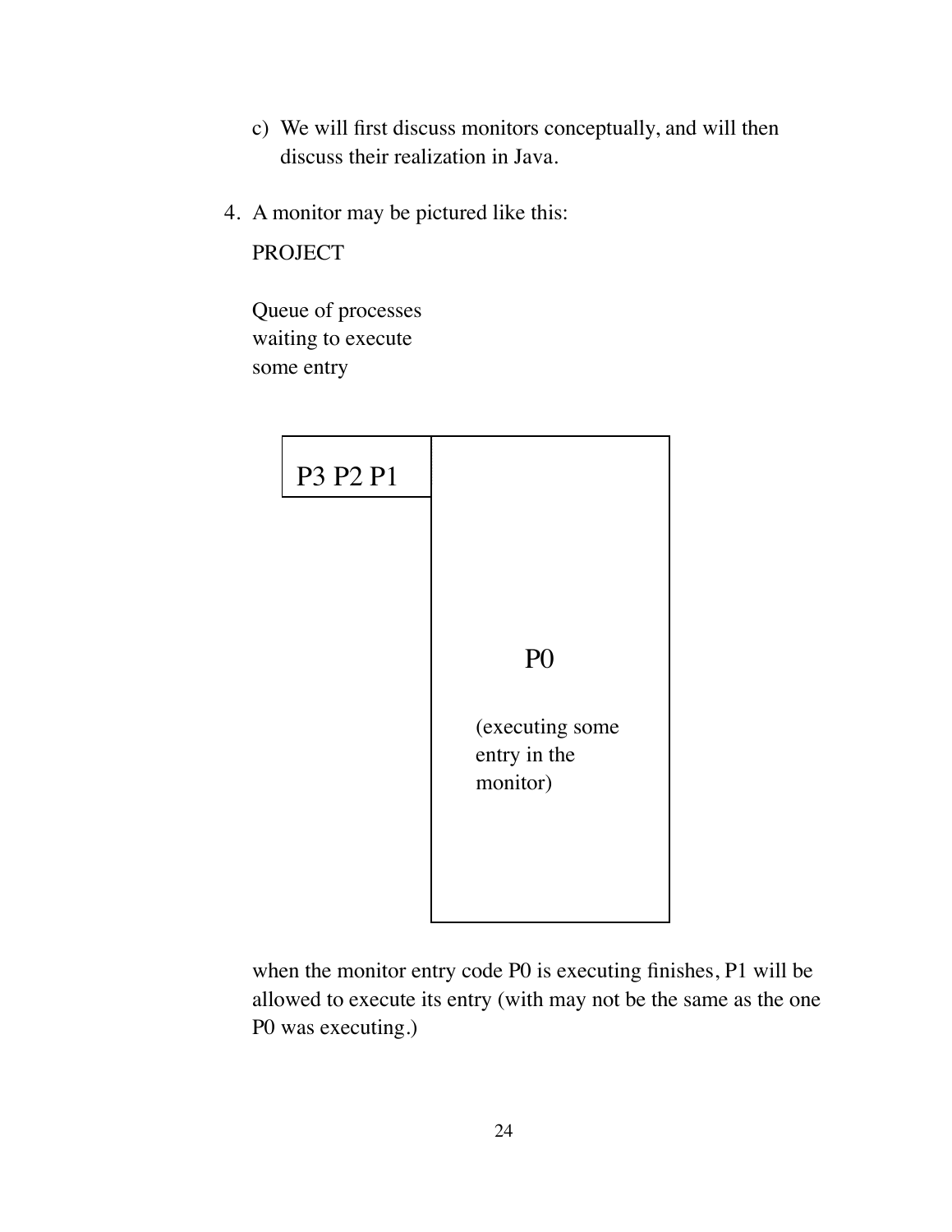- C. Example: the bounded buffer problem solved using a monitor. (Note: this solution is incomplete - but demonstrates the need for a feature we will add shortly. )
	- 1. We would have a monitor named buffer with two entries:

insert - put a character in the buffer remove - remove and return a character from the buffer

The code we would write would something like this in a programming language that includes monitors:

```
PROJECT
```

```
monitor buffer
{
        -- some suitable collection of characters
        void insert(char c)
        {
             	 	 put c in the buffer;
        }
        char remove()
        \{	 	 remove a character from the buffer and
                   return it;
        }
}
```
The monitor code generated by the compiler will guarantee that at most one of these entries is active at any one time

2. The compiler would add a semaphore and P and V operations so that the code actually implemented would look like this. (Code added by the compiler in boldface)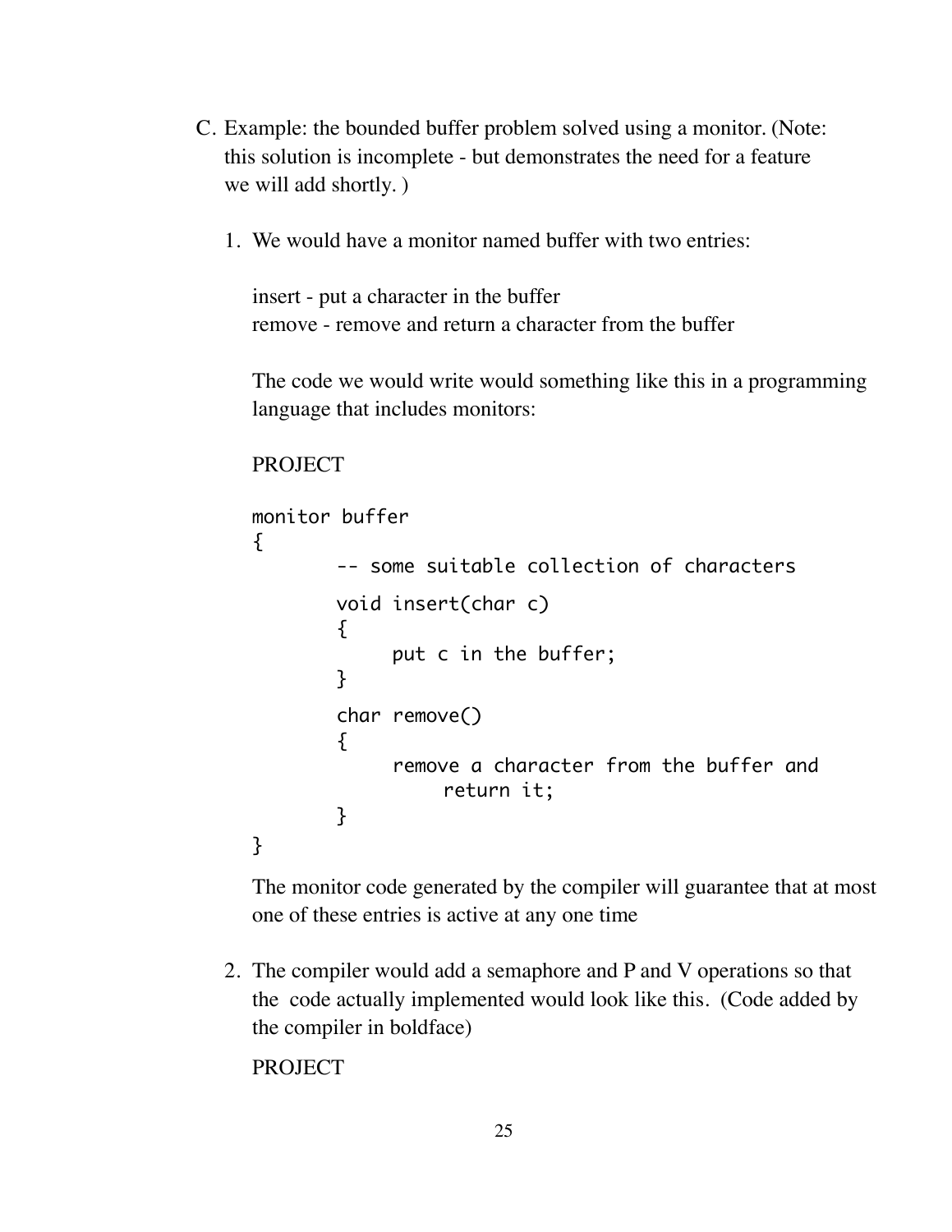```
class buffer
{
         Semaphore mutex = new Semaphore();
         -- some suitable collection of characters
         void insert(char c)
         {f}	 	 P(mutex);
               	 	 put c in the buffer;
               	 	 V(mutex);
         }
         char remove()
         {f}	 	 P(mutex);
               	 	 char c;
               	 	 remove a character from the buffer and 
                     put in c;
               	 	 V(mutex);
               	 	 return c;
         }
}
```
D. As we noted earlier, something is missing from this solution. What?

### ASK

- 1. There is no provision for ensuring that the producer doesn't try to insert a character into a full buffer, or that the consumer doesn't try to remove a character from an empty buffer. Obviously, this is a problem we need to solve!
- 2. Here are a couple of inadequate ways to attempt to solve this problem.
	- a) Add a check on the buffer status with a spin lock to each entry e.g. insert() could be changed to: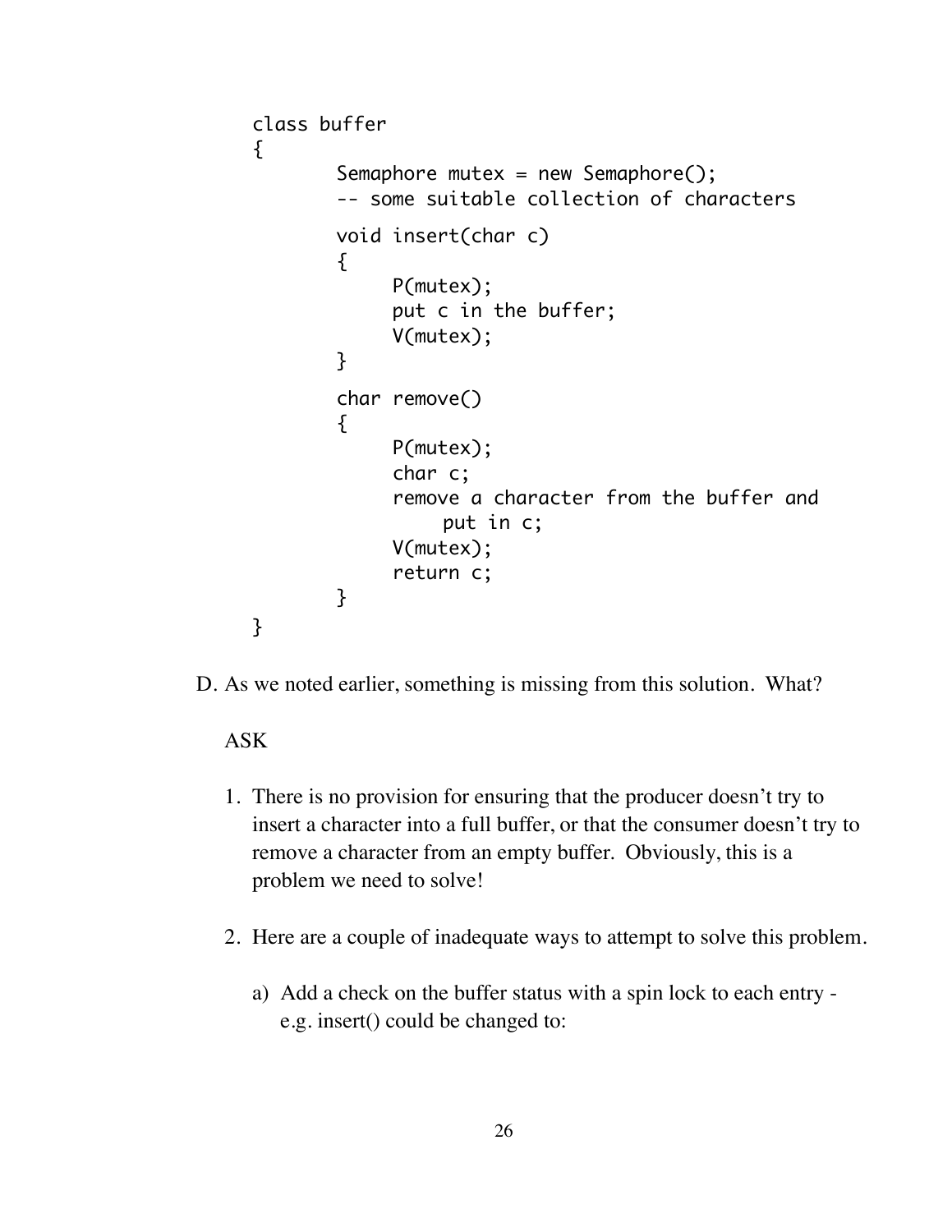```
void insert(char c)
\{while (buffer is full) ; // spin lock
     put c in the buffer;
}
```
(and remove() could be changed similarly).

 $(1)$  But this will not work as we want. Why?

ASK

(2)The code generated by the compiler for this method would be:

```
PROJECT
void insert(char c)
\{P(mutex);
       while (buffer is full) ; // spin lock
       put c in the buffer;
       V(mutex);
}
```
which means the spin look lies inside the critical section protected by the semaphore, which means that if a process entered this loop it would retain mutual exclusion and thus the consumer could never get into the monitor to create a free space! As a result, we would have deadlock!

b) Add a method to the monitor to check whether the buffer is full (and likewise a method to check whether it is totally empty.) The producer code that uses insert() would be modified to look like this:

```
while (buffer.isFull()) ; // spin lock
buffer.insert(character);
```
(and similarly for the consumer code that calls remove()).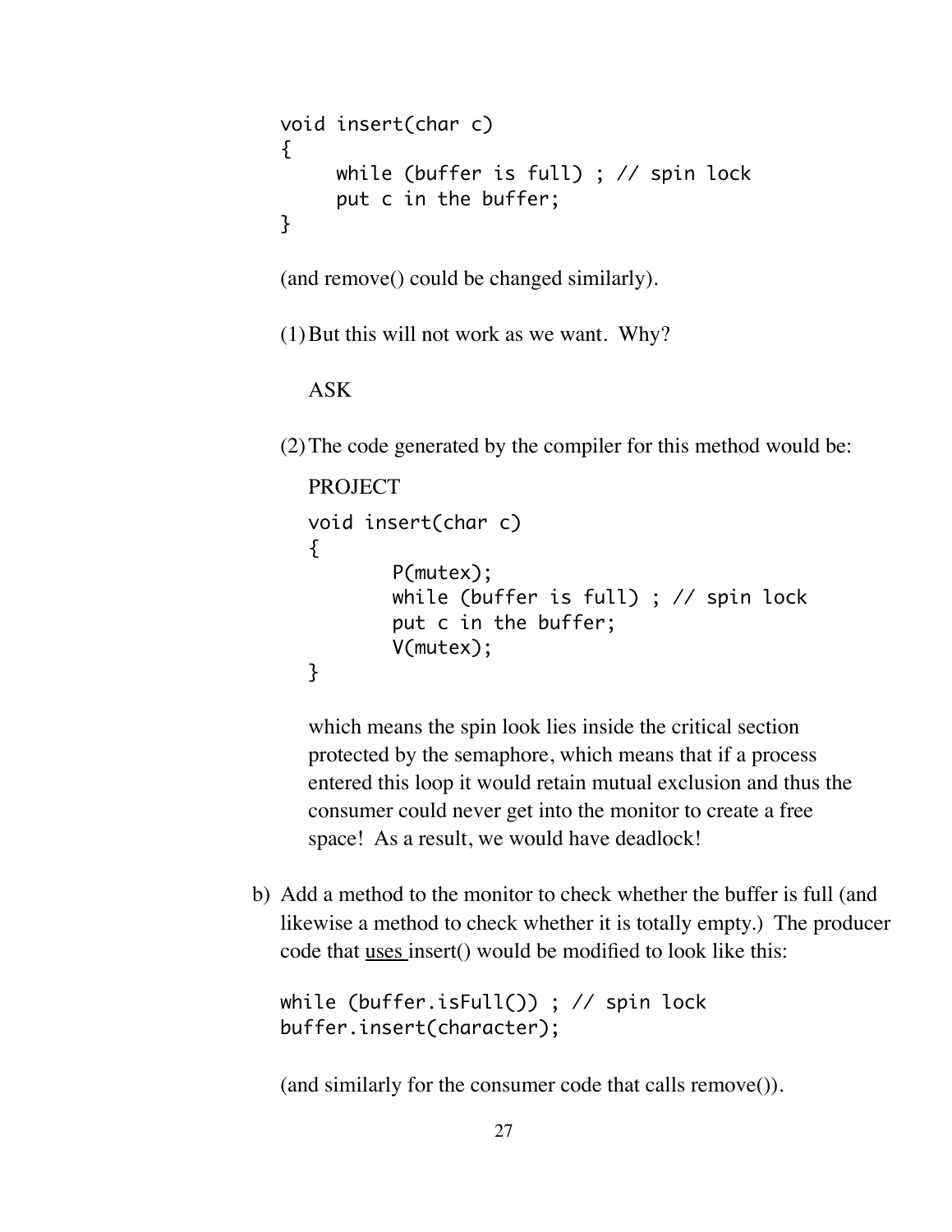(1)While this would put the spin lock outside of any monitor entry, eliminating the above problem, and would work for this specific example, it would create a new problem if we had more than one producer process What?

## ASK

- (2)If there were more than one producer process (or the like in some other problem), then there could be one space free in the buffer which two producers see as available - but the second one to actually call insert() would end up trying to put a character in a full buffer!
- (3)In other words, there cannot be a "break" in mutual exclusion between the check and the actual insert.
- E. To cope with problems like this, the notion of monitors includes another type of variable called a CONDITION, with operations wait and signal.
	- 1. The condition is superficially like the semaphore, but has three important differences:
		- a) A process executing a wait is ALWAYS blocked.
		- b) A signal executed when the queue for the condition is empty has no effect - it is not remembered; it is simply ignored.
		- c) Also, the queue of waiters on a given signal is assumed to be FIFO.
	- 2. With the addition of condition variables, we can give a complete solution to the the bounded buffers problem using a monitor: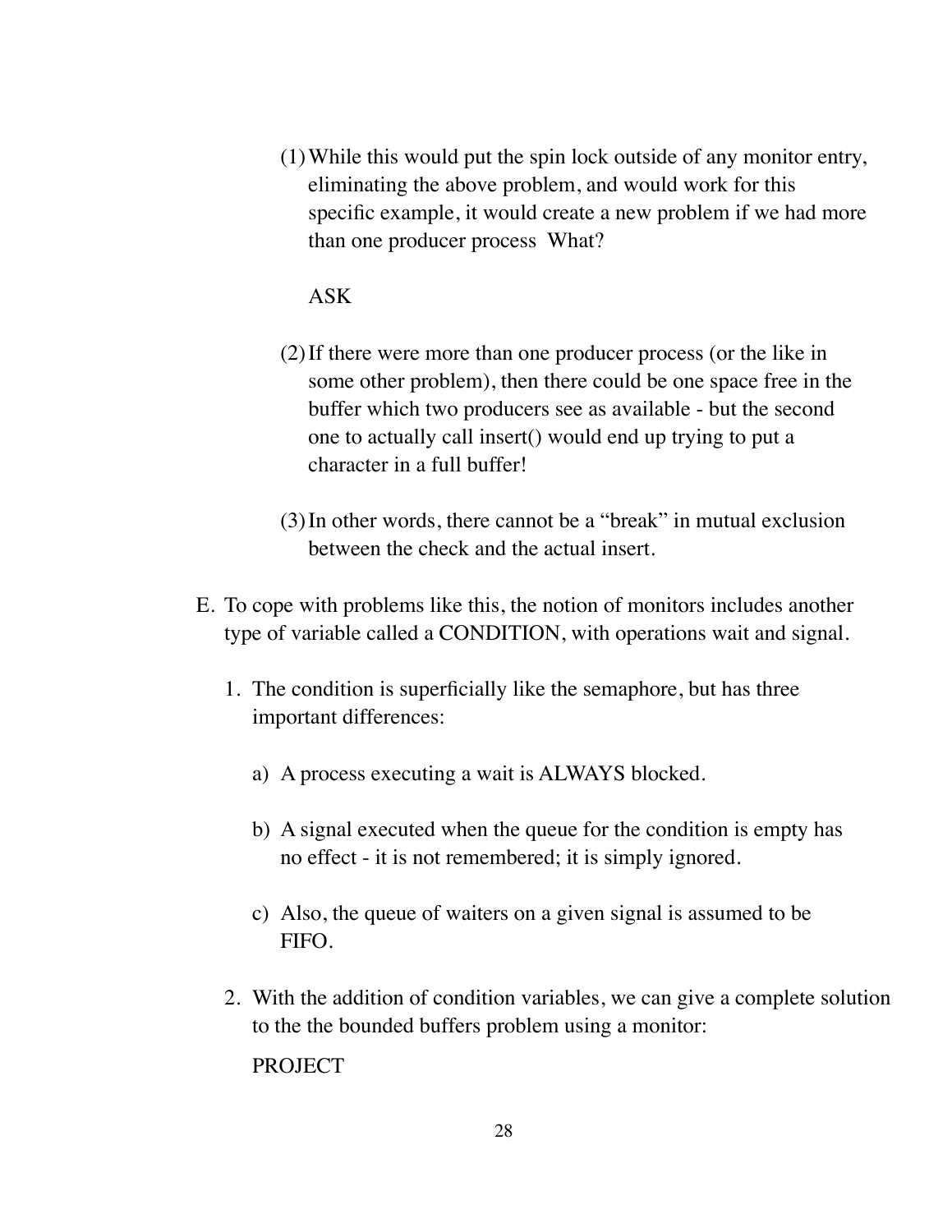```
monitor buffer
{
        -- some suitable collection of characters
        Condition notFull, notEmpty;
        void insert(char c)
        {
              	 	 if (the buffer is full)
                    	 		 wait(notFull);
              	 	 put c in the buffer;
              	 	 signal(notEmpty);
        }
        char remove()
        {
              	 	 if (the buffer is empty)
                    	 		 wait(notEmpty);
              	 	 remove a character from the buffer and
                    return it;
              	 	 signal(notFull);
        }
}
```
3. In the simplest variant of this, we impose the restriction that a signal operation - if it appears in a given monitor entry - must appear at the very end. When a signal is executed, the calling process leaves the monitor, and the first process on the queue awaiting that condition is admitted, taking its place. We can picture such a monitor as follows: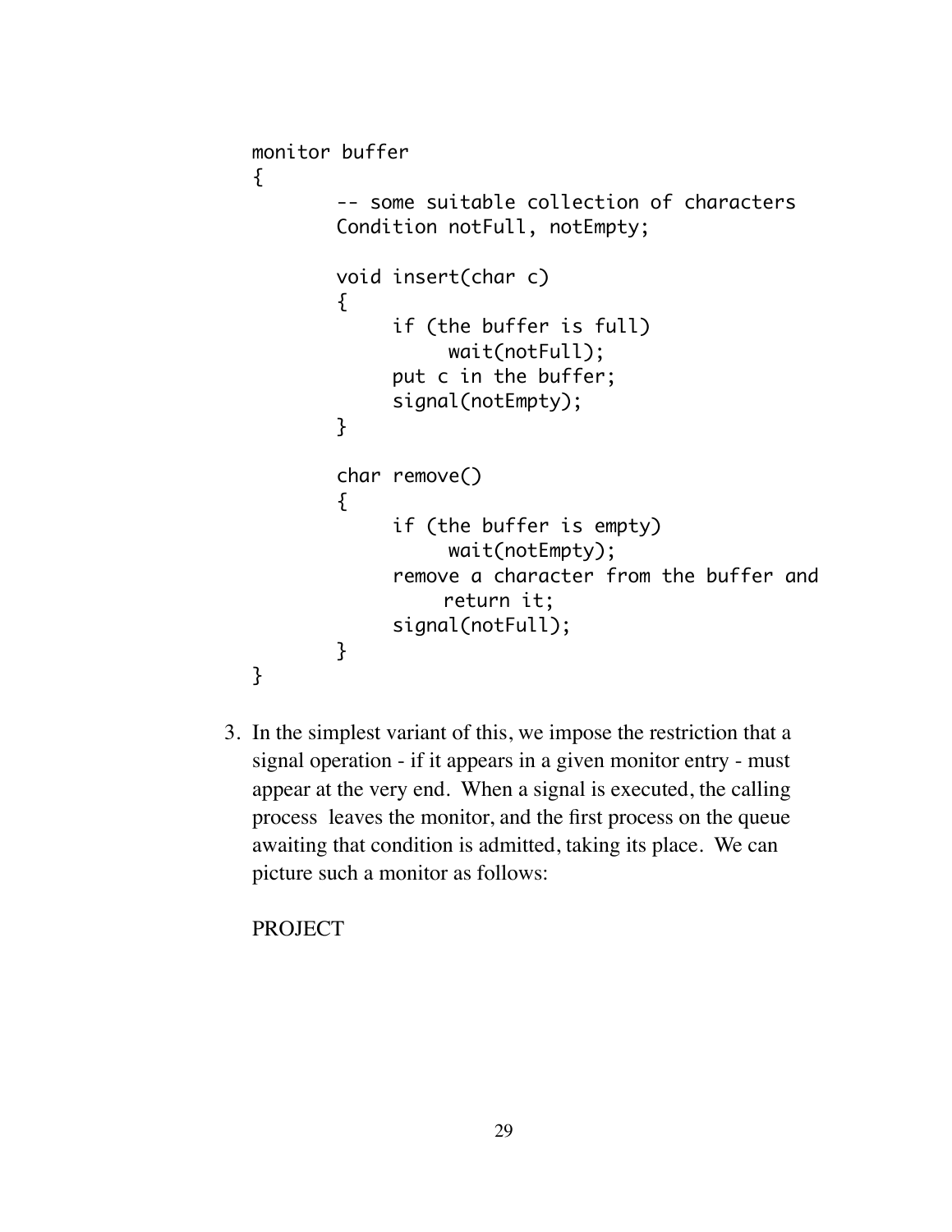

- a) If P4 signals C1 at the end of its entry, P0 will resume executing its entry.
- b) If P4 signals C3, P1 will resume its entry.
- c) f P4 signals C2, or finishes its entry without signaling any condition, P5 will be allowed to execute its entry.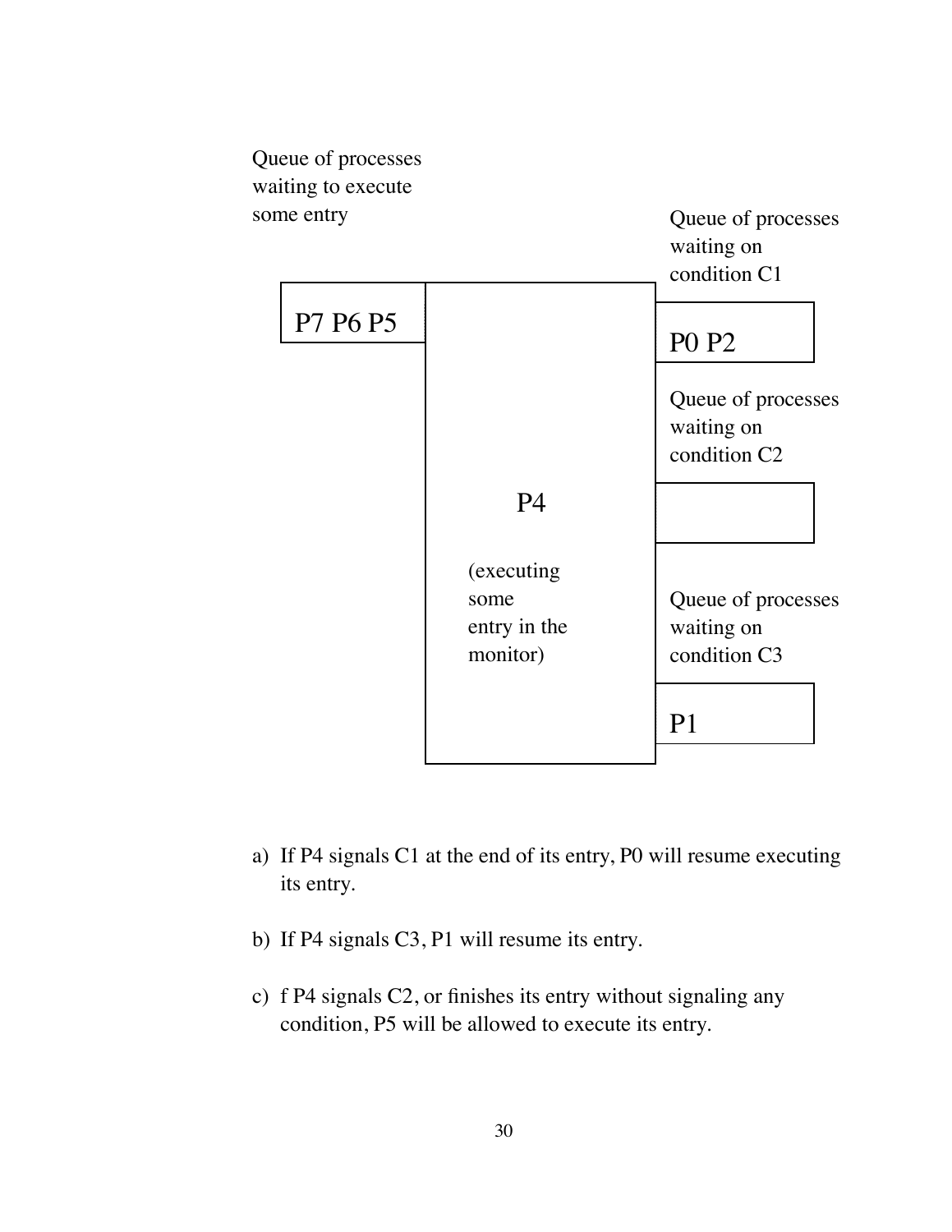4. A variant of this removes the restriction that a monitor entry can only signal as its last act. (This would also allow a given entry to generate more than one signal.) This raises a problem - though when a signal awakes a process, and the signaler wishes to remain in the monitor, one must yield to the other. One way to handle this is as follows: if an entry contains a signal other than as its last statement, the calling process is suspended while the awakened process completes its work. The calling process has priority to reenter the monitor over any processes awaiting at the main gate. This can be pictured as follows: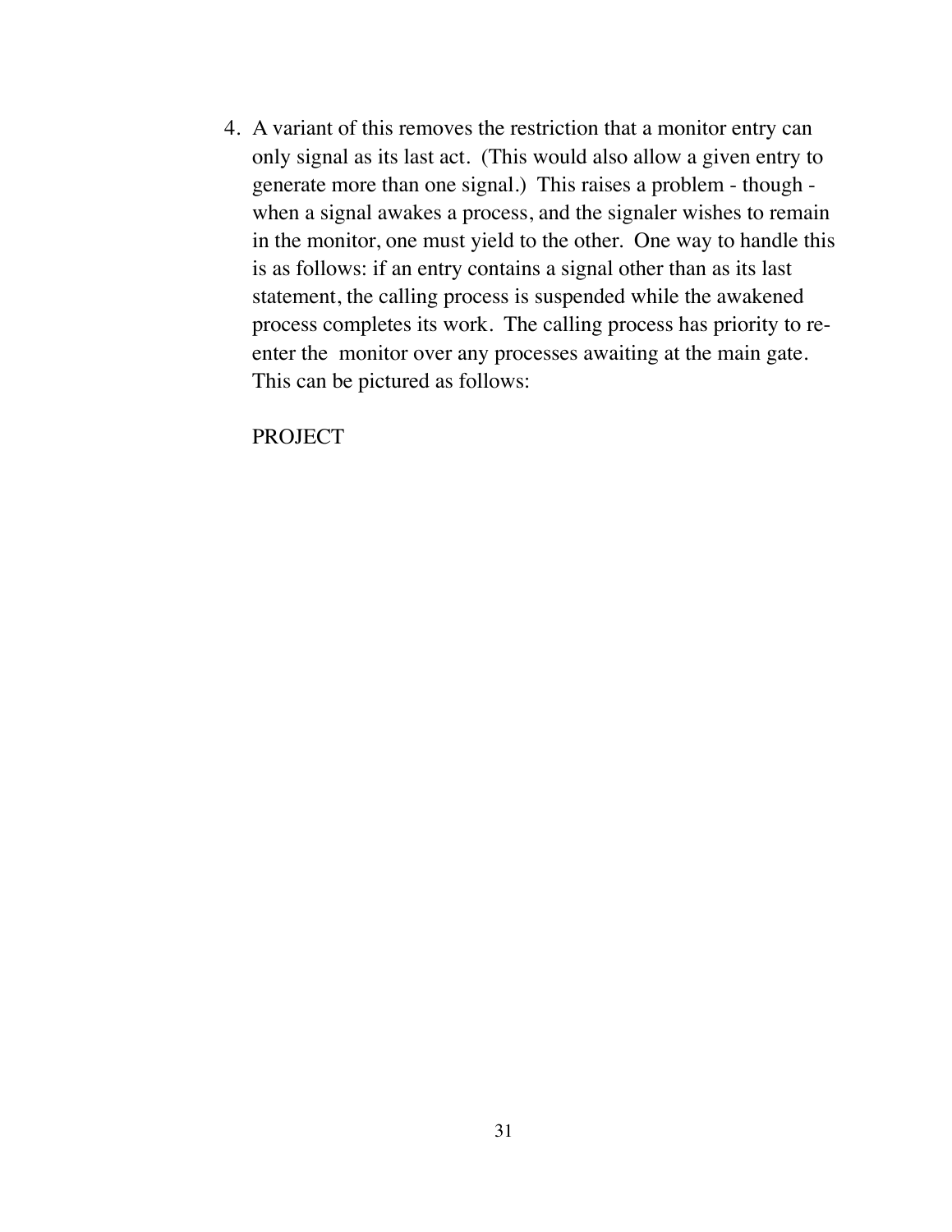

- a) If P5 signals C1 at the end of its entry, P0 will resume executing its entry.
- b) If P5 signals C3, P1 will resume its entry.
- c) f P5 signals C2, or finishes its entry without signaling any condition, P4 will be allowed to resume executing its entry.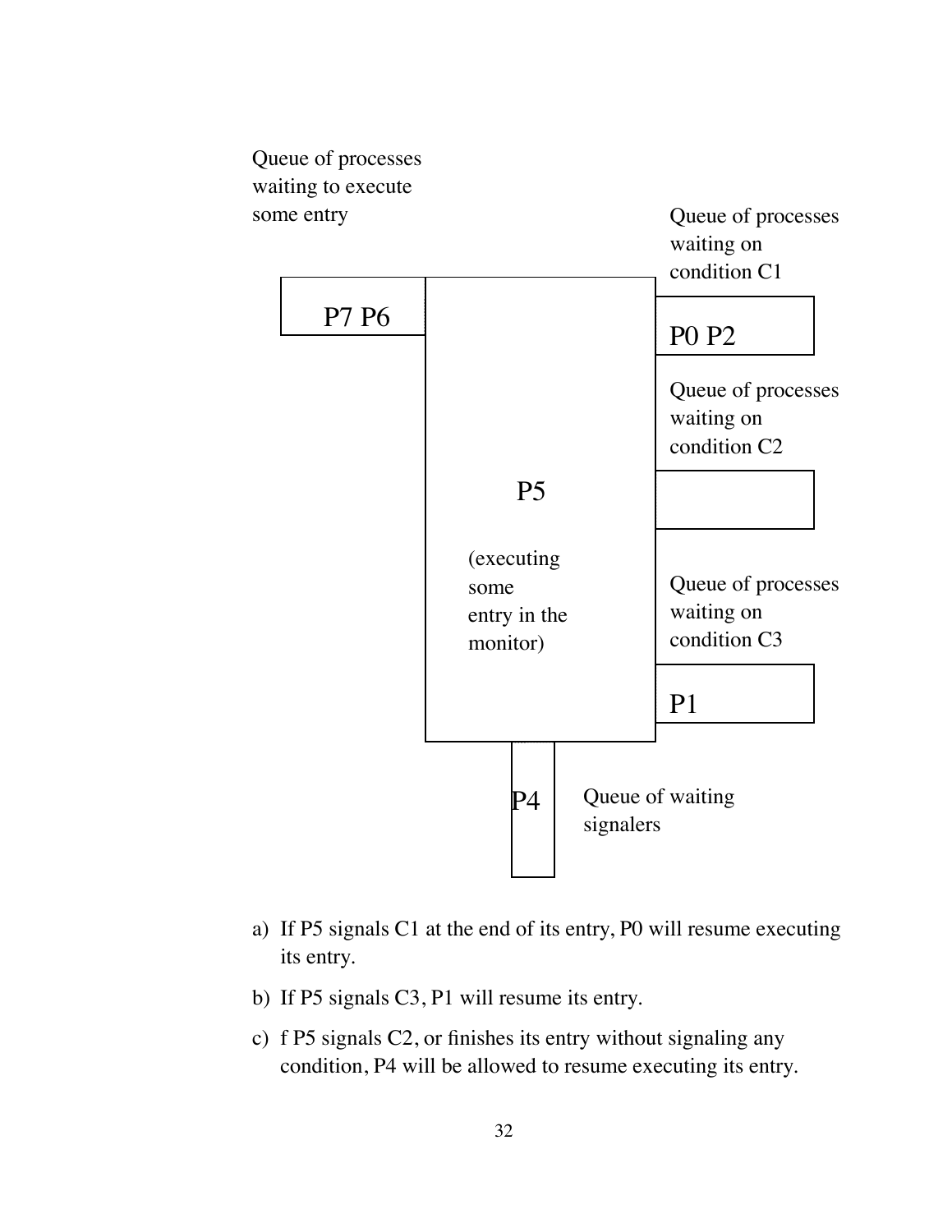- F. Monitors in Java
	- 1. We have previously discussed support for threads built into Java. We now turn to Java's mechanisms for handling the critical section problem. Java's approach is based on the monitor concept, but is not a strict implementation of it. (In fact, to my knowledge, no regularly-used programming language implements monitors as we have just discussed.)
	- 2. In Java, every variable has a monitor associated with it, though the monitor is not used for most objects. (In fact, the monitor may not even be created until the first time it is used.)
	- 3. The synchronized statement allows a block of code to be executed under mutual exclusion using the object's monitor
		- a) e.g. in the following code:

```
bar();
synchronized(foo)
\{baz();
     frobbish();
}
foobar();
```
while he methods baz() and frobbish() are being executed, no other code synchronized on the object foo may be executed; but this is not true while either bar(); or foobar() is executed.

b) If a thread attempts to enter a synchronized block on some object while another thread is in a synchronized block on the same object, it is forced to wait until the previous thread has finished its work.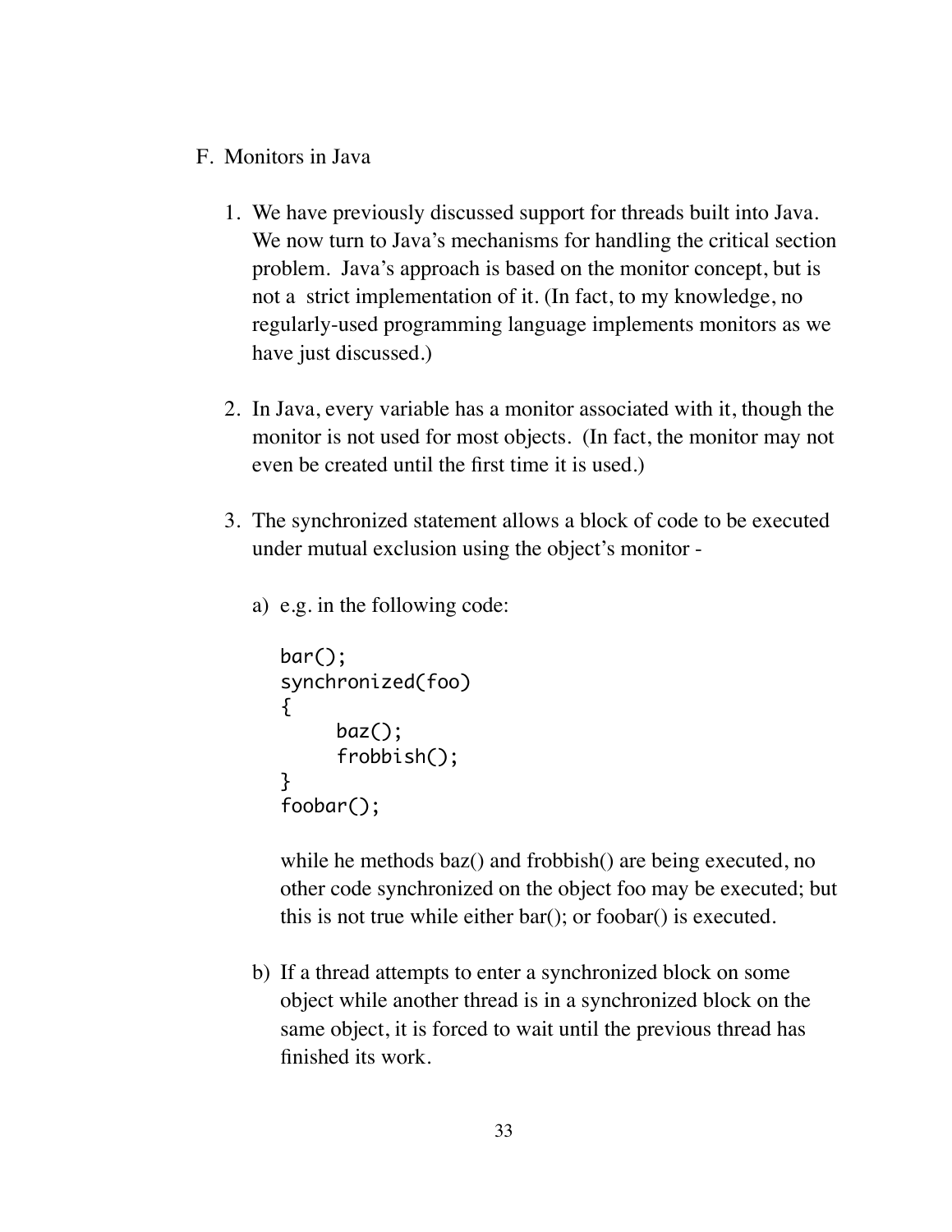c) It is also possible to declare a method synchronized. This is equivalent to synchronizing on the "this" object of the method.

Example:

```
synchronized void something()
\{...
}
is equivalent to
void something()
{
     synchronized(this)
      \{	 	 ...
     }
}
```
d) Note that synchronization locks the the monitor of a specific object - not a method.

Example: consider the following

```
class SomeClass
{
     synchronized void m1() 
            	 	 ...
     synchronized void m2() 
            	 	 ...
}
SomeClass o1, o2;
```
Now suppose we have threads executing code as follows: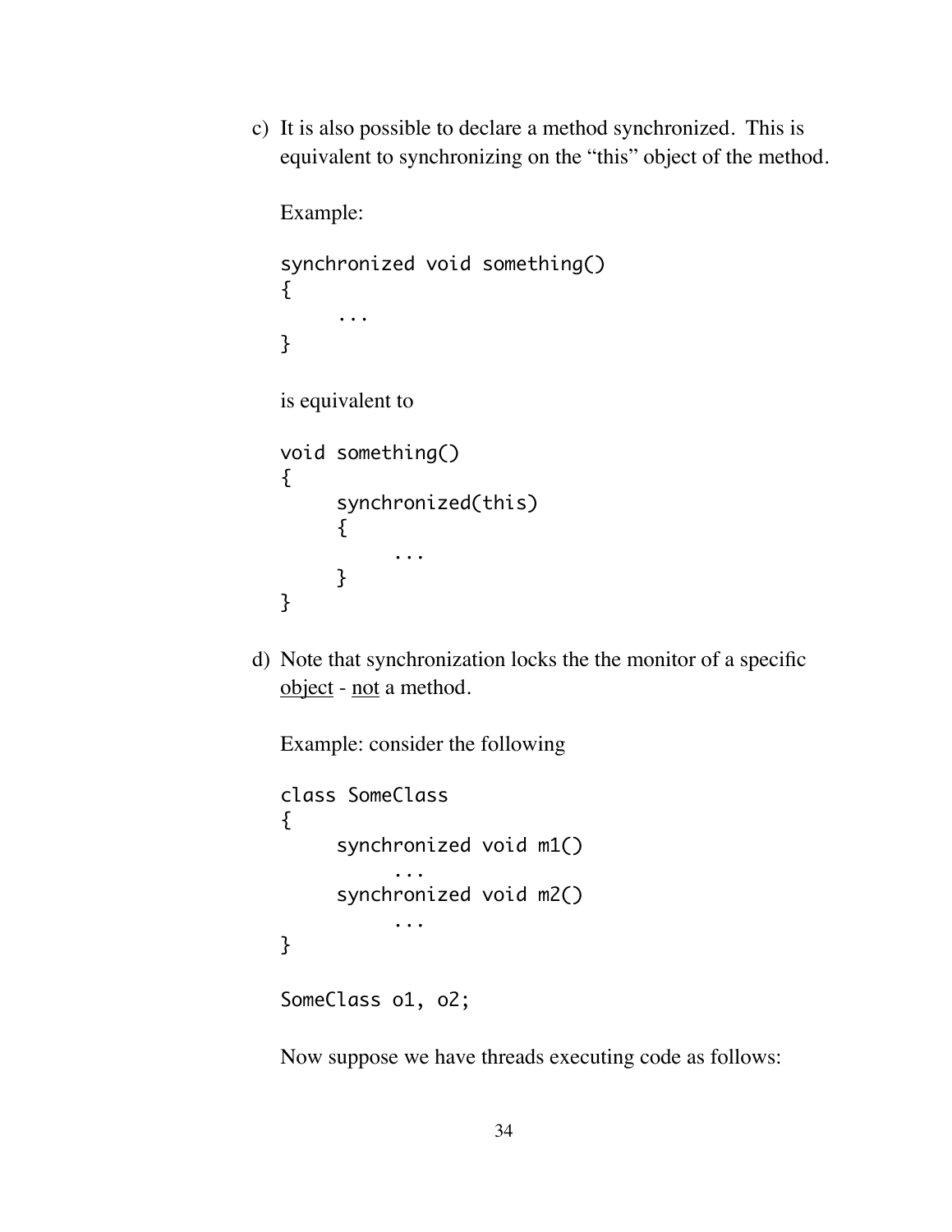Thread 1: o1.m1(); Thread 2:  $o2.m1()$ ; Thread 3: o1.m2();

Threads 1 and 2 can execute their code simultaneously, because they are using different objects and hence different monitors. But Threads 1 and 3 cannot execute their code simultaneously because though they are using synchronized methods of the same object.

4. To see how to use synchronization in Java, we will extend the "Racer" example we did earlier.

Consider the racer program again. As it stands, each racer keeps running until it completes, so we have no way of knowing who won except by careful observation.

- a) Suppose, instead, we add a StringBuffer variable to the main class, that allows the winning thread to report its name. (Note that all four racers *share* the *same* StringBuffer. )
	- (1)We set the initial contents of the StringBuffer to empty.
	- (2)When a thread finishes, it checks to see if the StringBuffer is empty. If it is, it writes its name into the StringBuffer. (We have to check first, else threads that finish later will overwrite the name of the winner). At the end of the race, the main program writes the results. The code to do this can be added to the end of the run() method of the racers.

*SHOW CODE* - run() method in IncorrectThreadedRacers.java

*DEMO*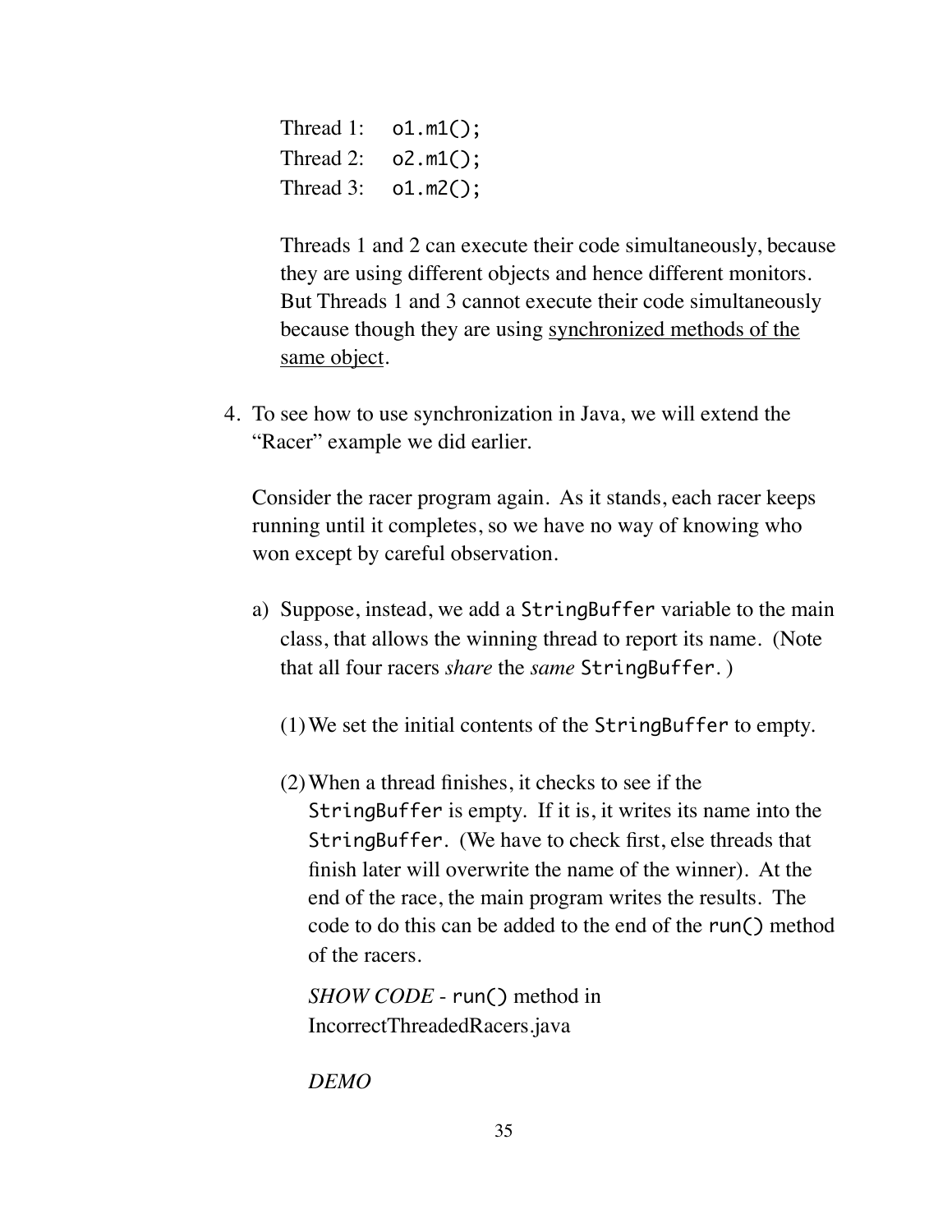b) Is this code correct?

## *ASK*

Surprisingly, the answer is no! Although it will work correctly most of the time, it can sometimes produce the wrong result. Consider the following scenario: suppose Red finishes with Green close behind it. Suppose, further, that due to the way the threads are scheduled, the following series of events occurs:

- (1)Red finishes, and checks to see if the StringBuffer is empty - it is.
- (2)Green finishes, and checks to see if the StringBuffer is empty - it still is.
- (3)Red writes its name into the StringBuffer
- (4)Green writes its name into the StringBuffer.
- (5)Although Red won, Green is reported as the winner!
- (6)It may be argued that this scenario depends on the race being very close, and even then is improbable. Try telling that to runners in the Olympics! The fact that a scenario like this is rare does not mean its impossible, and the insidious thing is that finding such an error during testing, or making it repeat itself during debugging, is virtually impossible. Thus, the only way to produce correct concurrent software is to make sure such a scenario *cannot* occur.
- c) To see that this is really a problem, we will run a version of the program that has been modified to insert some extra delay into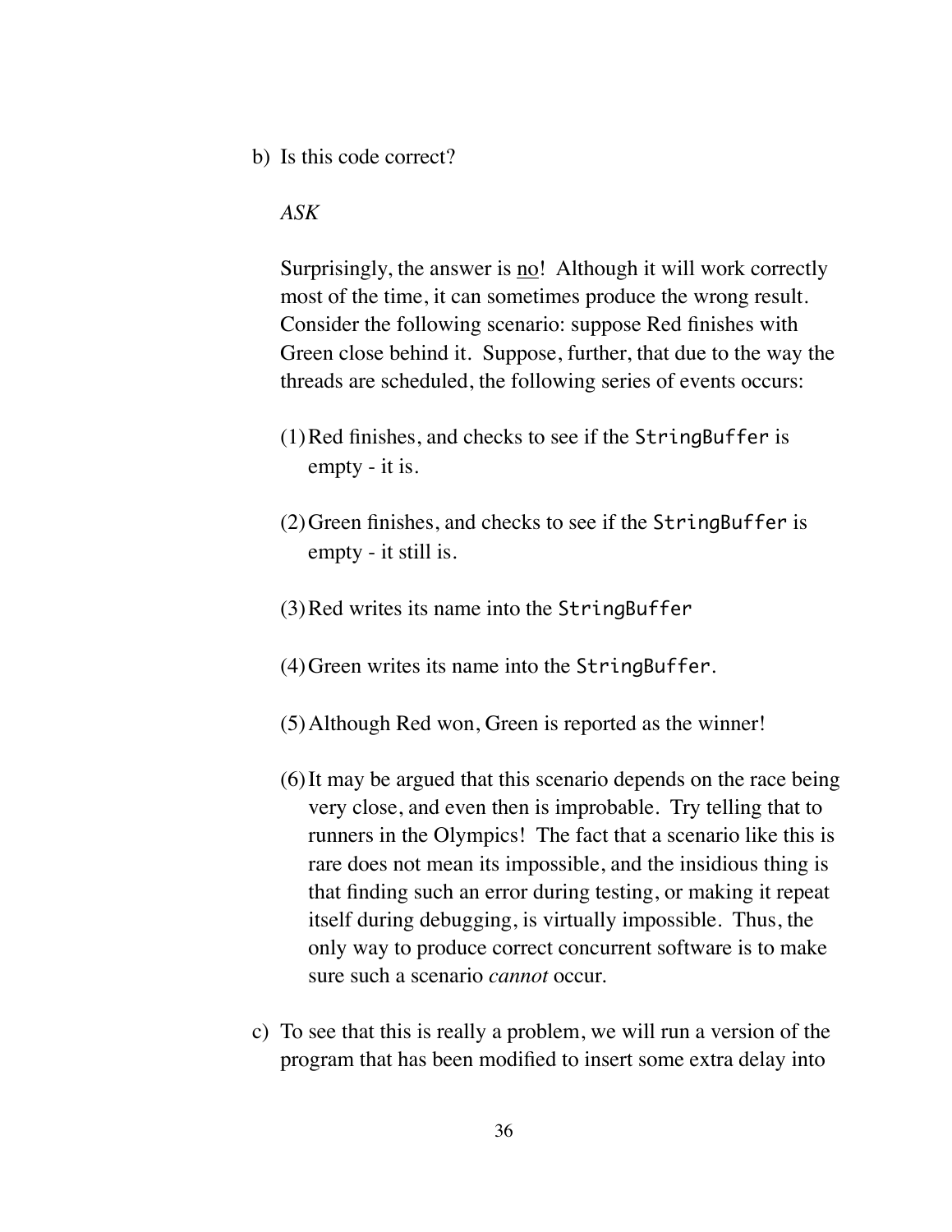the finishing code, between the time that the thread checks the contents of the StringBuffer (and sees that it's empty) and the time that the thread writes new content into it.

*DEMO:* IncorrectThreadedRacersWithDelay

*SHOW CODE* at end of run() method - note that the logic is the same, but that delay loops and println's have been added.

d) Now, we will look at a version of this program that uses synchronization to achieve correct results.

SHOW CODE - CorrectThreadedRacers.java - end of run() method.

DEMO

- 5. A weakness in the Java solution to the critical section problem is that while one thread has locked an object, other threads can still access it through code that is not specified as synchronized.
	- a) Java is defined this way because locking an object involves a fair amount of overhead, so we don't want to do it unless we have too.
	- b) However, this leaves open the possibility that a programmer might forget to specify that a given section of code is synchronized when it should be, negating the protection afforded by declaring some other section of code for the same object to be synchronized.

(Sort of like the possibility that one roommate might lock the door of the room and the other roommate might forget to lock it, leaving the first roommates' stuff vulnerable.)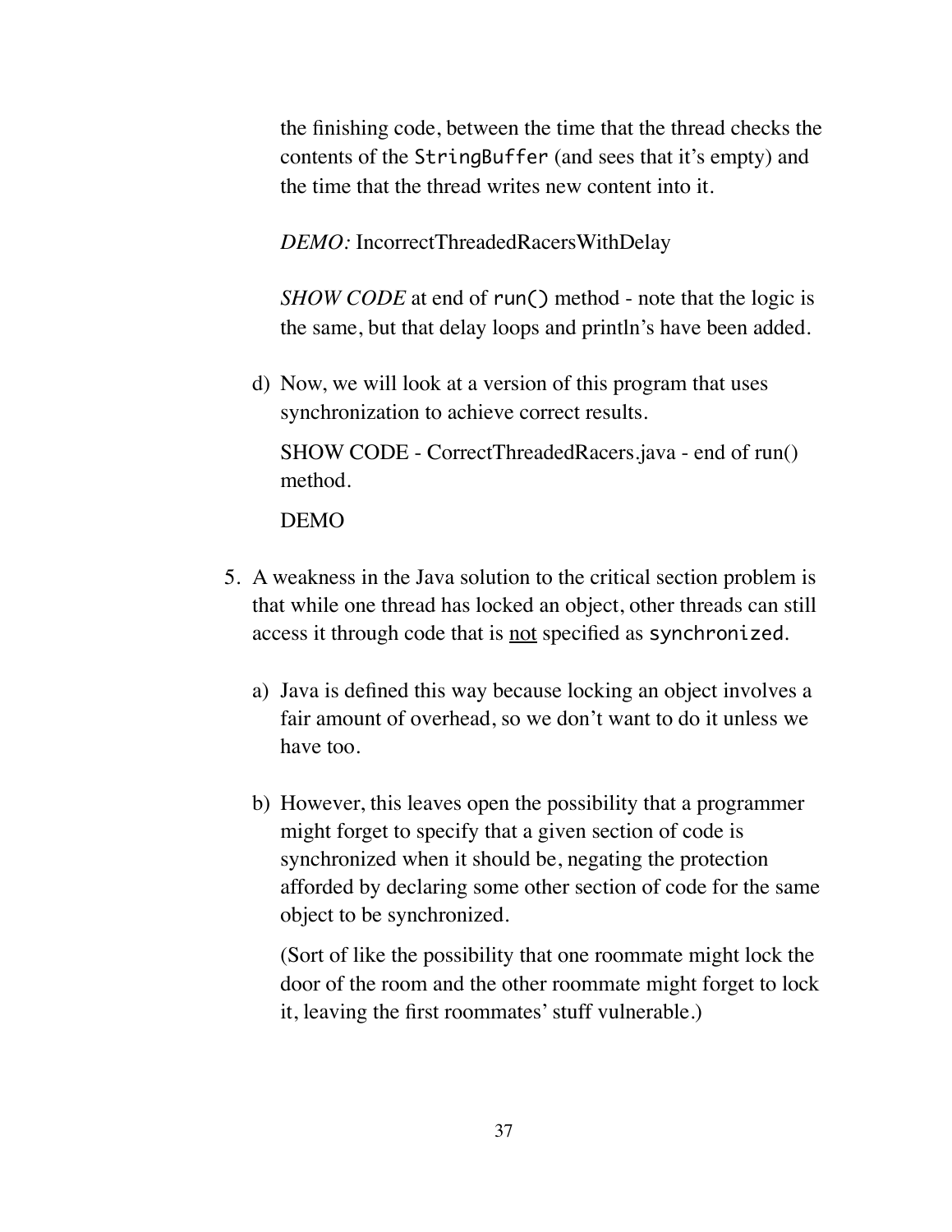- 6. What about support for something like conditions in Java? For each monitor, Java supports what amounts to a single condition through the methods wait(), notify(), and notifyAll() that are defined in class Object, and therefore available for all objects.
	- a) A thread that holds a lock on some object can execute the wait() method of that object. When this occurs:
		- (1)The thread's lock on the object is released, so other threads can access it.
		- (2) The thread that executed the wait  $()$  is rendered unable to proceed - it is said to be *blocked* on that particular object.
	- b) Some other thread (which must now hold the lock on this object) may subsequently execute the locked object's notify() method.
		- (1)When this occurs, one thread that was blocked on the object is unblocked. (If several threads are blocked on the same object, there is no guarantee as to which is unblocked.)
		- (2)The thread that was unblocked may proceed after re– obtaining the lock on the object.
	- c) It is also possible to use the notifyAll() method of an object to unblock *all* threads that are blocked on that object - though they will, of course, have to proceed one at a time since a thread that was blocked must re-obtain the lock on the object before it can proceed.
	- d) The wait() method can optionally specify a timeout value. If it is not notified within this time period, the thread is unblocked anyway.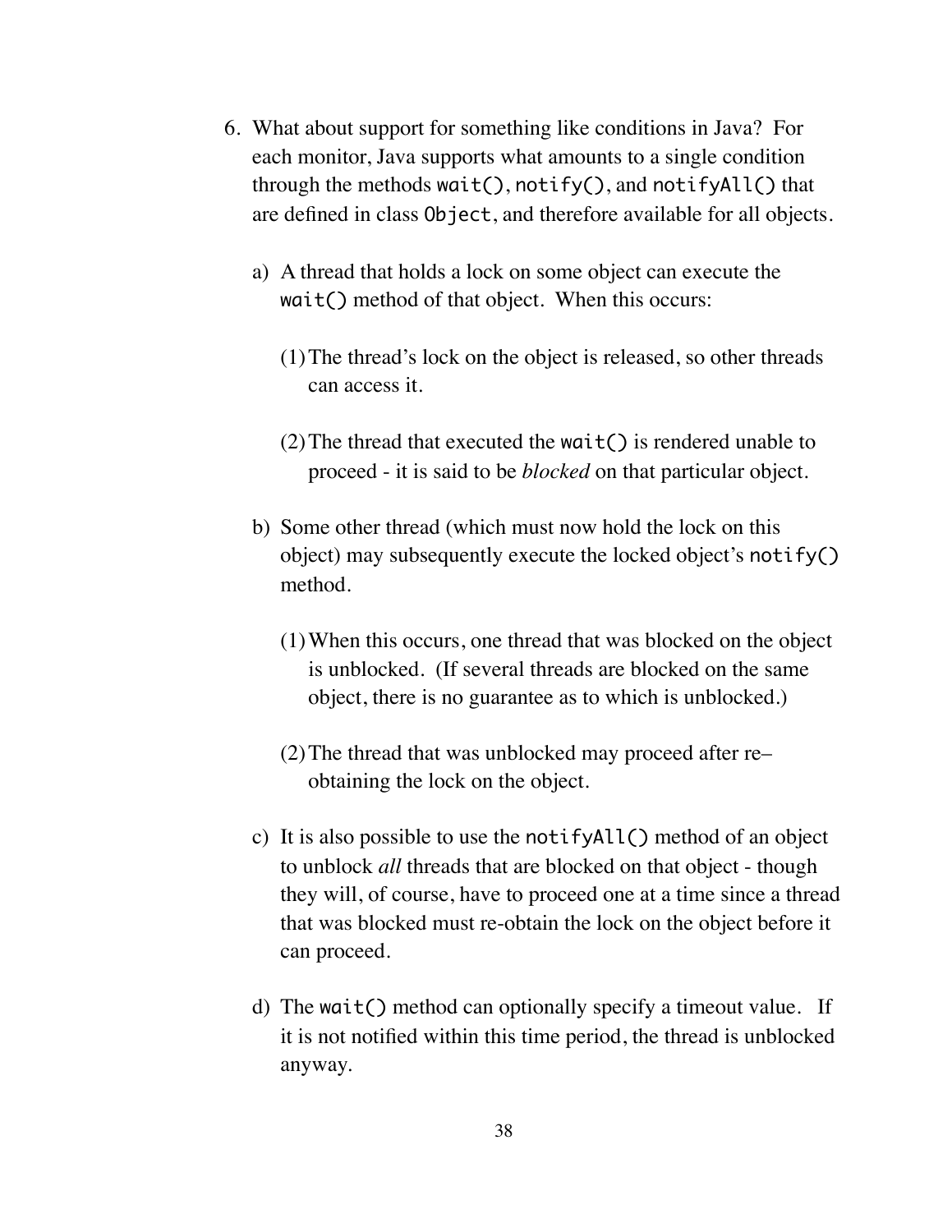e) To illustrate how this mechanism can be used, consider a Java solution to the Dining Philosophers problem using synchronization with wait and notify. (This is actually the typical way to solve this problem in Java, rather than using spin locks or semaphores as we have demonstrated previously, or message passing as we will discuss shortly)

 $(1)$ DEMO

(2)PROJECT Chopstick class from Java solution

7. Another place where wait() and notify() is useful is in cases where we want to avoid having the awt event thread do extensive computation. In this case, we use a separate thread to do the computation, which waits until the awt thread notifies it that an appropriate event has occurred.

There are several examples of this in the ATM Example system.

- a) *EXAMPLE: SHOW* State Diagram for class ATM, then *SHOW CODE* for class ATM
	- (1)Note that ATM implements Runnable, and has a run() method. When the simulation starts up, a Thread is created to execute this (i.e. there is a special thread for actually running the simulation.)
	- (2) The run() method uses wait()/notify() in two places:
		- (a) When in the OFF\_STATE, the thread waits. It will be notified by a call of switchOn() by the awt thread.